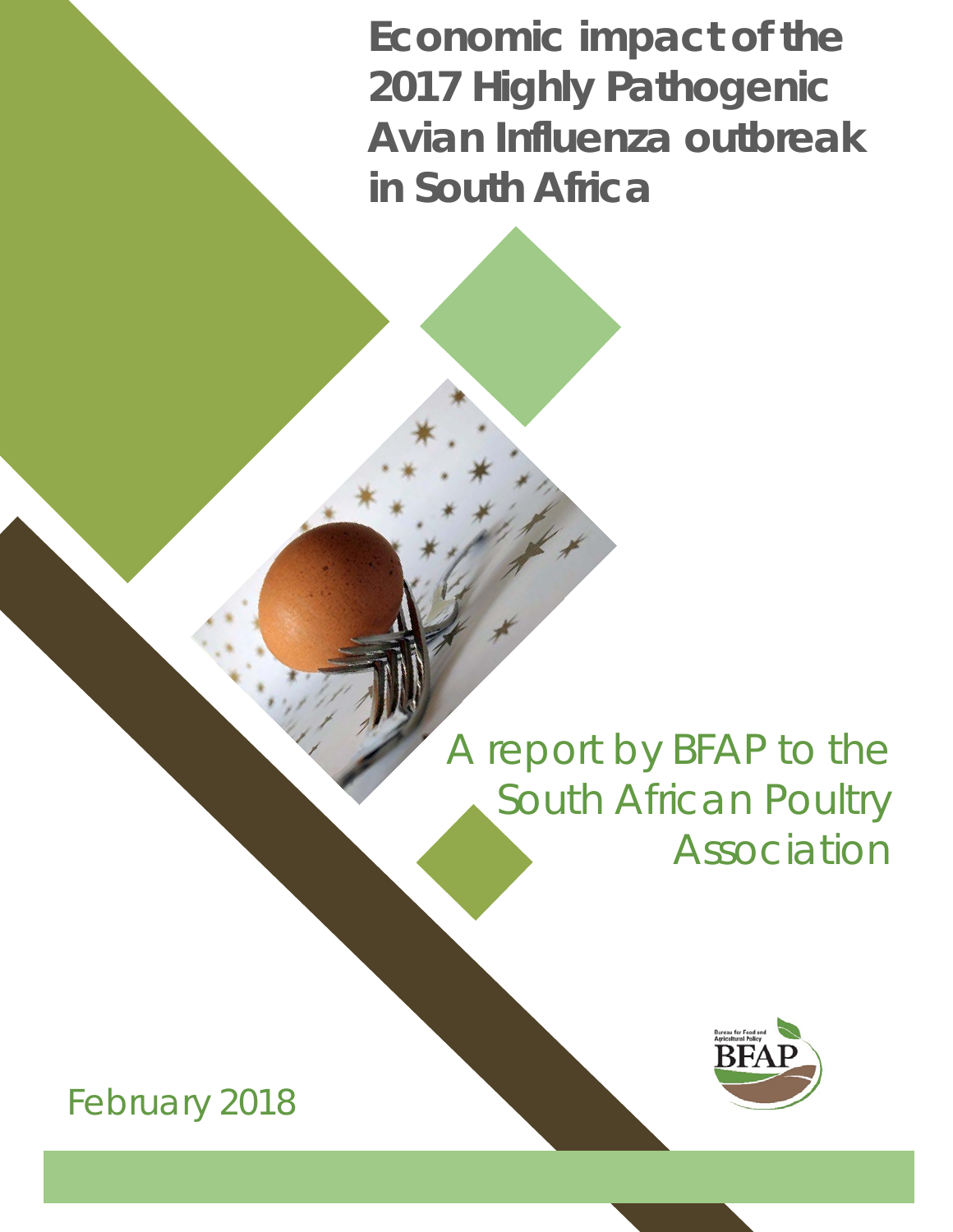#### **The Bureau for Food and Agricultural Policy (BFAP)**

The Bureau for Food and Agricultural Policy (www.bfap.co.za) links analysts with multi-disciplinary backgrounds to a coordinated research unit that informs decision making within the Food System. BFAP advises government, agribusinesses and farmers by providing analyses of future policy and market scenarios and measuring their impact on farm and firm profitability. BFAP acknowledges and appreciates the insight of all partnering institutions and industry specialists.

*Disclaimer: The views expressed in this document reflect those of BFAP and do not constitute any specific advice as to decisions or actions that should be taken. Whilst every care has been taken in preparing this document, no representation, warranty, or undertaking (expressed or implied) is given and no responsibility or liability is accepted by BFAP as to the accuracy or completeness of the information contained herein. In addition, BFAP accepts no responsibility or liability for any damages of whatsoever nature which any person may suffer as a result of any decision or action taken on the basis of the information contained herein. All opinions and estimates contained in this report may be changed after publication at any time without notice.* 



 Tel: 012 420 6964 Email: tracy@bfap.co.za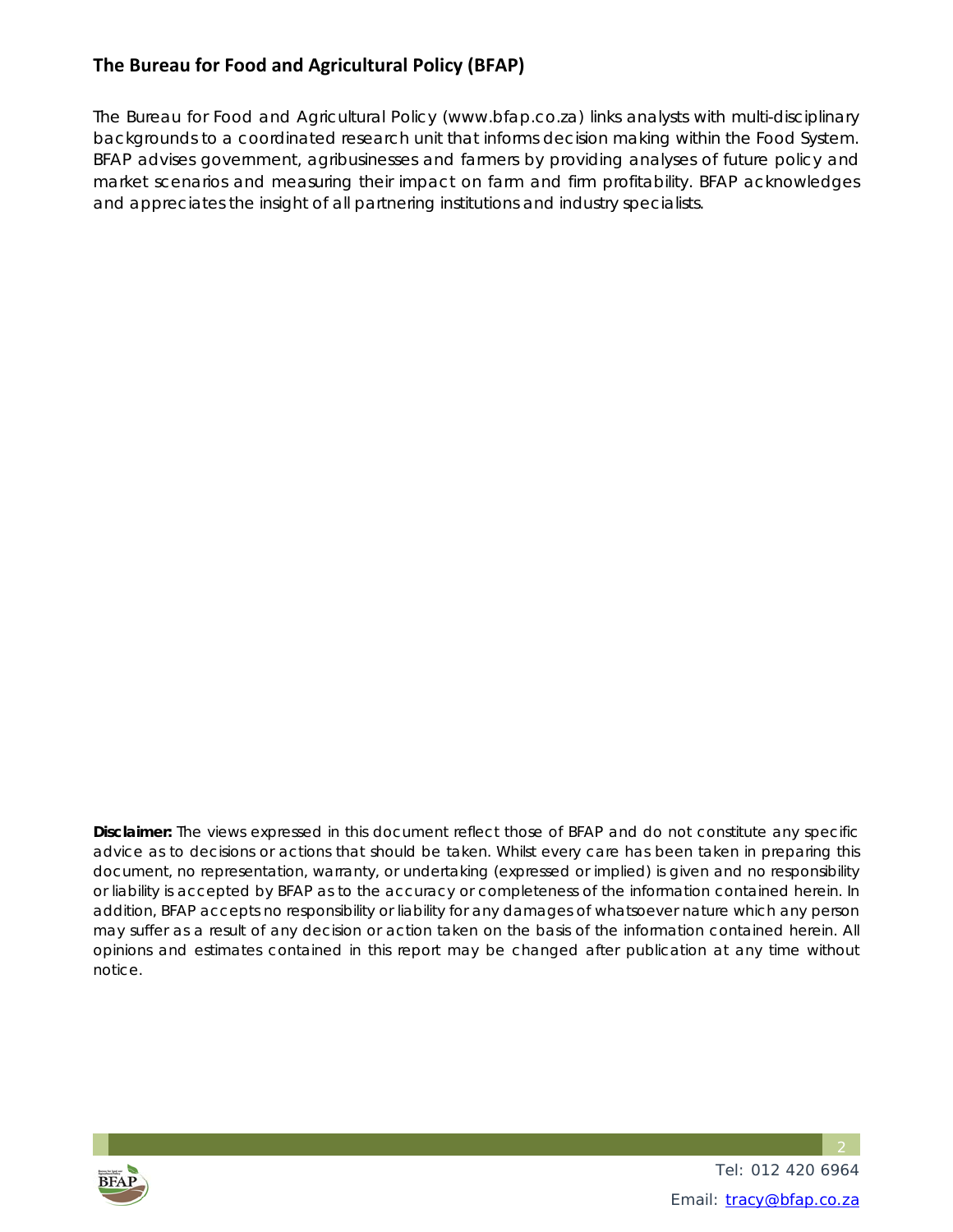# Executive Summary

The recent outbreak of highly pathogenic avian influenza (HPAI) in South Africa had a notable effect on the poultry industry – one of South Africa's largest agricultural subsectors. To facilitate rigorous response strategies to these outbreaks, quantification of the disease's impact is critical. South Africa's strategy, to date, was to contain the disease through culling at affected sites. While a possible vaccination strategy is being considered, such a strategy has not been formalised. In the international context, a culling strategy has typically been accompanied by compensation to affected producers, which further highlights the importance of quantifying the economic impact of the disease. This report therefore evaluates the economic impact of the 2017 HPAI outbreak in terms of a retrospective, as well as forward looking analysis.

The retrospective analysis considered biological loss, income foregone and direct costs associated with the outbreak. Total cull numbers from the reported AI outbreaks in the broiler and layer industries are estimated at around **5.4 million birds**. The effect on the layer industry has however been much larger than in the broiler industry with around **4.7 million birds** culled in the **laying sector** as opposed to **around 700 000 birds** in the **broiler sector, which was predominantly affected at breeder level**. The total biological loss associated with these numbers amounts to just over R 317 million rand. Of this approximately 75% accrues to the commercial laying industry and its various stages of production. Direct costs associated with the outbreak was around **R40.5 million**, which could be even larger given the poor response rate on issues related to direct costs associated with the outbreak. In terms of income foregone the total value is estimated at just over **R1.5 billion** rand, which includes income lost from egg sales, pullet sales, day old chick sales and broiler meat sales. Of the total loss, 85% accrues to the laying industry. It should be noted that the income foregone is not an instantaneous loss and the impact would be spread over a period of more than 2 years. It also did not account for company specific management strategies to mitigate the impact, such as utilisation of excess capacity to reduce the impact on day old chick volumes. This was specifically the case in the broiler industry. Given what is presented in the report, the total loss could amount to around **R1.87 billion** if biological losses, direct costs and possible income foregone is considered. This represents 18% of the total gross value of egg production in 2016 and 1.6% of the total gross value of animal products in 2016.

The forward-looking analysis was aimed at quantifying the price impact associated with the loss of production, as well as differences in restocking strategies. It is mainly focused on the commercial laying industry due to the substantial effect the disease had on this part of the sector. Using a quarterly partial equilibrium model of the South African layer industry, it evaluated 2 different scenarios. The first is a scenario where restocking rates are driven by (current) high priced incentives associated with eggs. In the second, a vaccination strategy that allows incremental restocking within the confines of the production cycle is considered. The first scenario resulted in an egg-price shock of 22% relative to a baseline simulation, peaking in the first quarter of 2018. The second scenario showed a similar increase of 22% relative to the baseline, but peaking in the fourth quarter of 2017. Simulation results however suggest that a vaccination strategy will support growth in production to mitigate the initial impact with around 12%. Ultimately, this strategy, combined with current price incentives, also supports longer term production growth, with prices reaching an equilibrium below price levels considered as a baseline in the simulation. From a consumer perspective, the price impact of the outbreaks on egg prices is expected to amount to

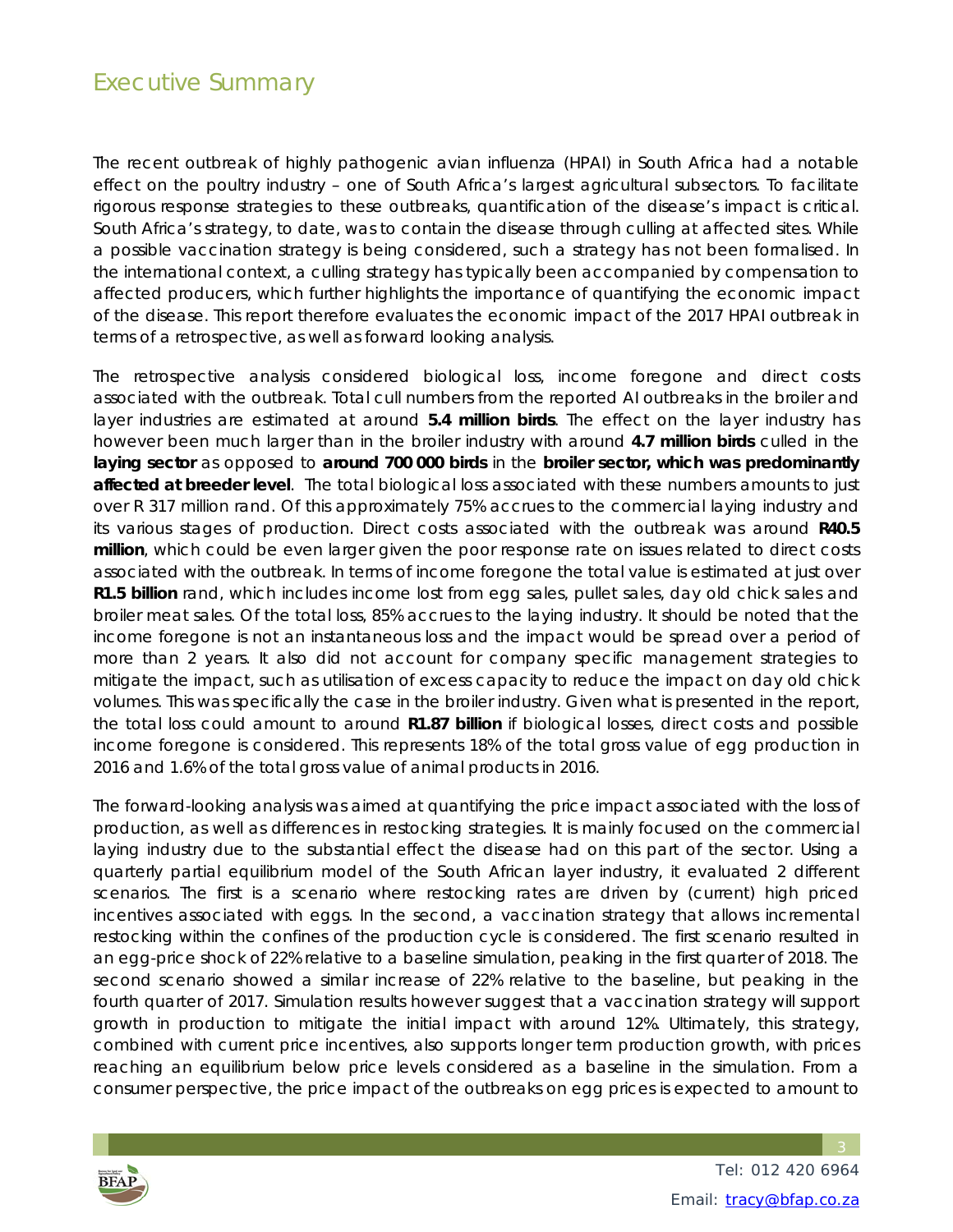an increase of around R4 per dozen which has already been evident in the last quarter of 2017 and the first quarter of 2018.

Although interviewed respondents explicitly indicated their support for a comprehensive vaccination strategy, this course of action would have substantial implications. The first relates to trade. The analysis presented here suggest that vaccinations will have an impact on possible broiler exports. The threat of imports from countries that are already classified as endemic with HPAI seems unlikely since the current export mix from these countries (specifically China) does not match the current South African import mix. The second implication relates to how spent hens are disposed of. Under current circumstances, hens are sold to hawkers to be traded in the informal market. Under a comprehensive vaccination strategy, this option is no longer viable. In order to fully gauge the impact of this would require further in-depth research. The use of a compartmentalised vaccination strategy would mitigate the impact on the live bird market and also protect South Africa from an endemic status.

As with most agricultural sectors, it should be noted that the effect of a disease such as HPAI entailed severe losses in certain areas, while producers that were not affected in fact benefitted from higher prices. Therefore, one should not consider the aggregated national impact, without noting that affected areas suffered severe losses. Compensation of such losses is critical when a culling strategy is followed to contain the disease. Despite the decline in production volumes, the nature of the product implies that trade has a very limited role in the domestic market and therefore, the disease also resulted in substantial price increases, which does entice some producers to take the risk of expanding production, but also results in a much higher cost and reduced consumption levels.



 Tel: 012 420 6964 Email: tracy@bfap.co.za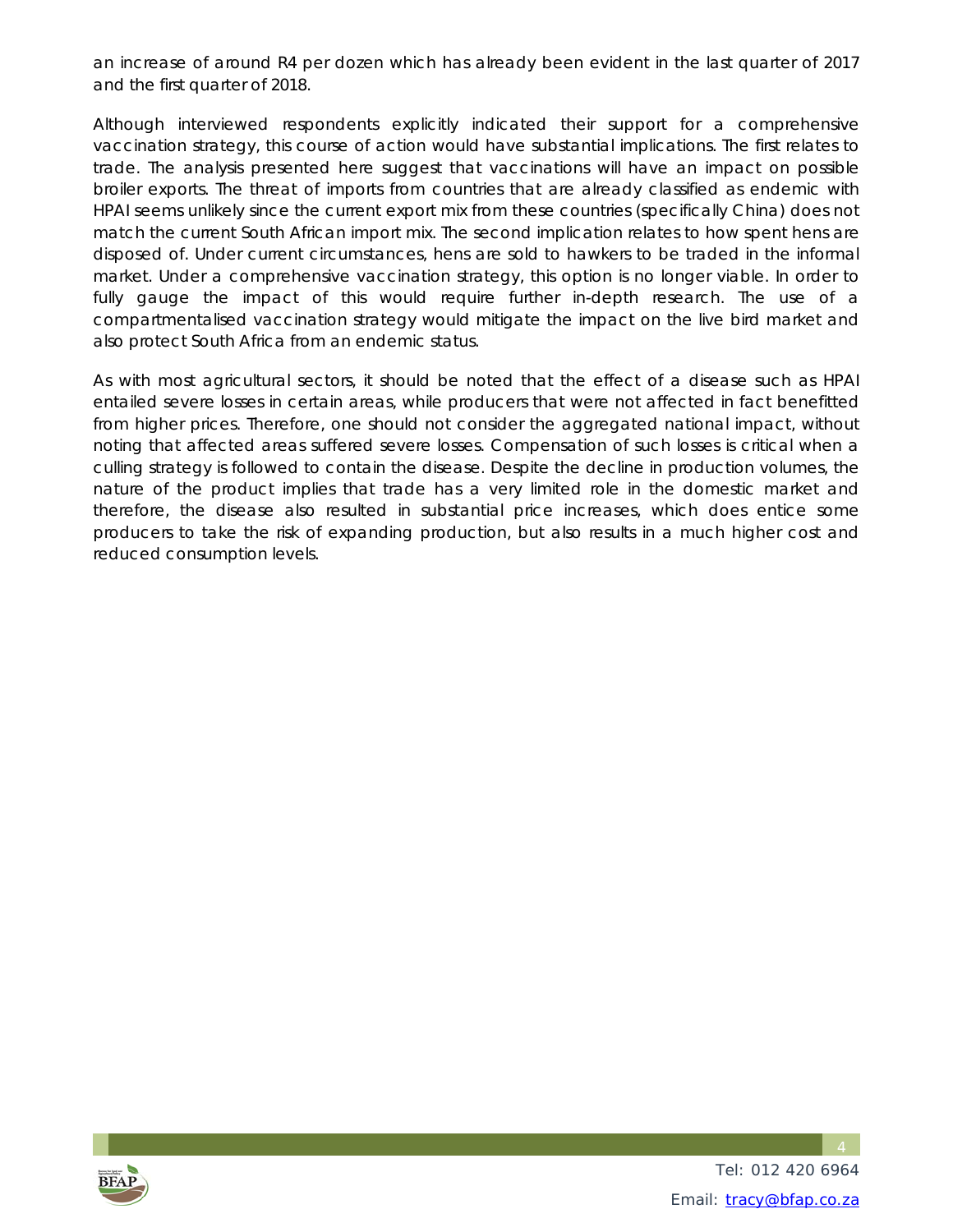# Contents

| 1                                                                                    |  |
|--------------------------------------------------------------------------------------|--|
| $\overline{2}$                                                                       |  |
| 2.1                                                                                  |  |
| 2.1.1                                                                                |  |
| 2.1.2                                                                                |  |
| 2.1.3                                                                                |  |
| 2.2                                                                                  |  |
| 2.3                                                                                  |  |
| 2.3.1                                                                                |  |
| 2.3.2                                                                                |  |
| 2.4                                                                                  |  |
| $\mathfrak{Z}$                                                                       |  |
| 3.1                                                                                  |  |
| 3.2                                                                                  |  |
| 3.3                                                                                  |  |
| Trade related considerations of the HPAI outbreak on unprocessed poultry meat<br>3.4 |  |
| 3.4.1                                                                                |  |
| 3.4.2                                                                                |  |
| 3.4.3                                                                                |  |
| 3.5                                                                                  |  |
| $\overline{4}$                                                                       |  |
|                                                                                      |  |
|                                                                                      |  |
|                                                                                      |  |
|                                                                                      |  |

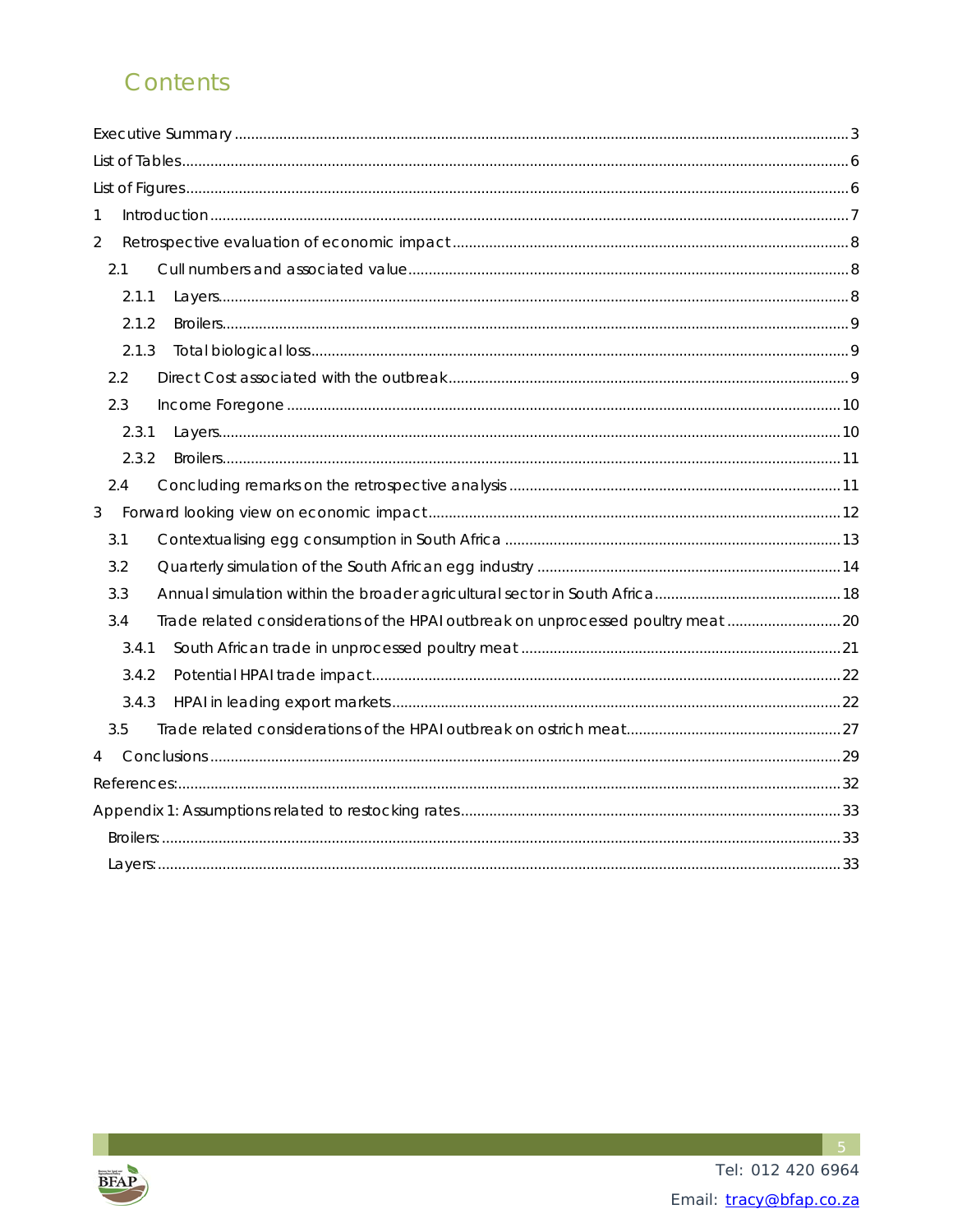# List of Tables

| Table 4: Macro-economic assumptions related to the quarterly baseline of the South African egg industry. 15 |  |
|-------------------------------------------------------------------------------------------------------------|--|
|                                                                                                             |  |

# List of Figures

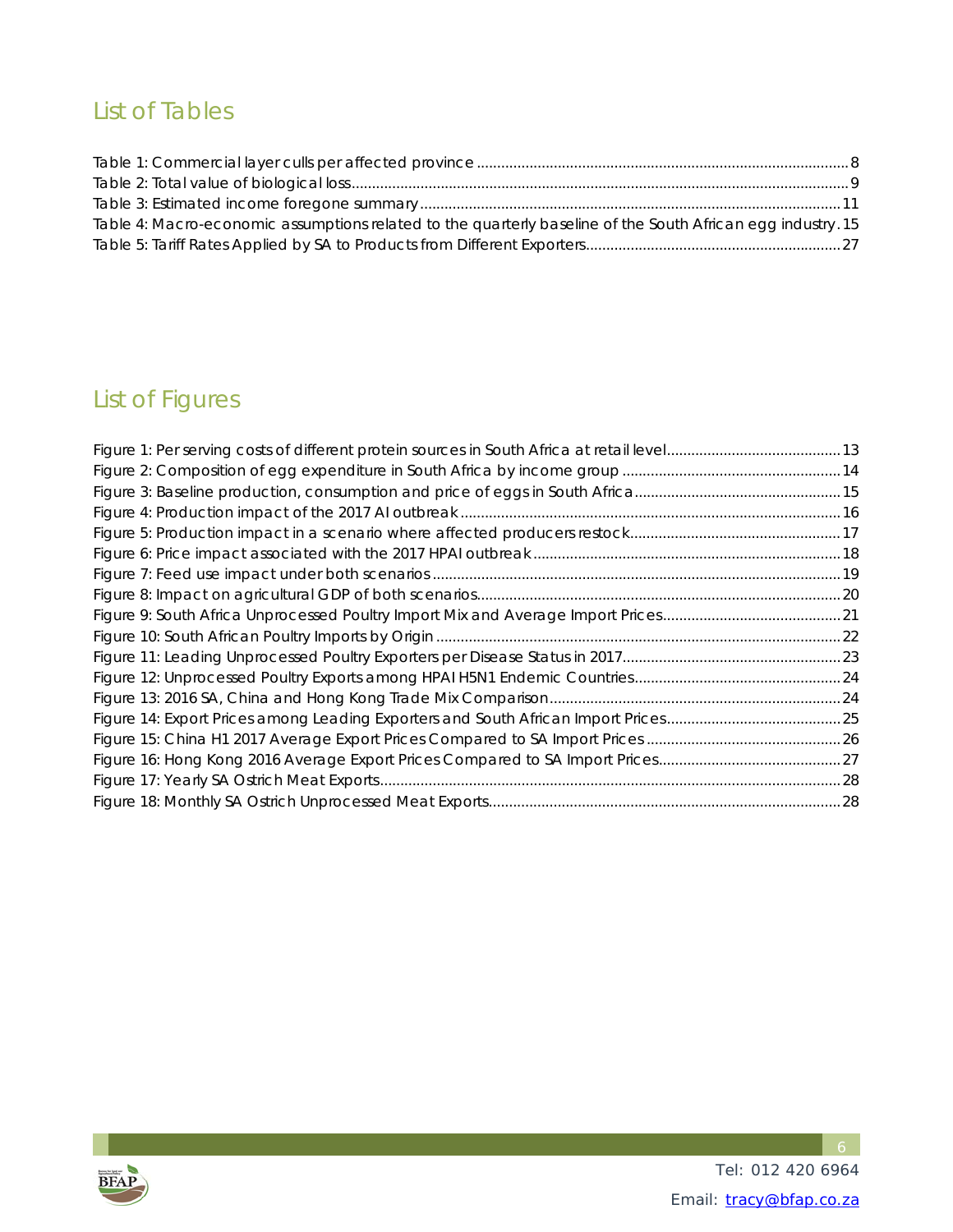# 1 Introduction

Poultry production is an important contributor to the broader agricultural sector in South Africa. Apart from providing an affordable source of protein to South African consumers, chicken production contributed an annual average of 17% to the gross value of agricultural output over the past 5 years, with egg production a further 5%. Both industries are also characterised by long value chains, which provide employment for large numbers of people. This is true not only in production and processing, but also feed grain sectors, where the poultry industry is the largest consumer of animal feed. Broiler production utilises approximately 45% of total animal feed in South Africa, with a further 18% attributed to the layer industry.

The recent outbreak of highly pathogenic H5N8 virus in South Africa had a notable effect on the poultry industry. Given the time required for production to recover to full potential following the outbreak, and the contribution of the sector to South African agriculture, quantification of the disease's impact is critical. South Africa's strategy to contain the disease has been to cull affected sites. While a possible vaccination strategy is being considered, such a strategy has not been formalised to date. In the international context, a culling strategy has typically been accompanied by compensation to affected producers, which further highlights the importance of quantifying the economic impact of the disease. The impact related to broiler and egg production differs significantly, owing to the longer life cycle in layer production, which increases the propensity of an outbreak in the sector. This report aims to quantify the economic impact of the 2017 Highly Pathogenic Avian Influenza (HPAI) outbreak in South Africa. This impact evaluation is conducted in terms of a retrospective, as well as forward looking analysis and is categorised into five broad components:

- Quantification of the number of birds lost / culled and the associated value of such birds
- Quantification of the direct costs associated with the outbreak, including the cost of culling and disposal
- Income foregone as a result of the reported outbreaks in the broiler and layer industry
- Quantification of the impact on prices, the re-population strategy and the resultant impact on the value of production in the broader agricultural sector. This includes the impact on related industries such as feed grain production
- Evaluate the possible impact on trade patterns as a result of HPAI becoming endemic to South Africa

Information from producers was obtained through surveys and interviews with both affected and non-affected producers, as well as veterinarians working in the industry. The information provided was critical both in terms of understanding the current level of culls and the possibilities associated with re-population following the required quarantine period. The study is based on information up to and including 8 December 2017. Any further outbreaks after the 8 December 2017 are not included in the study. These can be included in a later update.

Following this brief introduction, the remainder of the report is structured as follows: Section 2 considers the costs and income foregone as a result of the outbreak based on pre-outbreak price

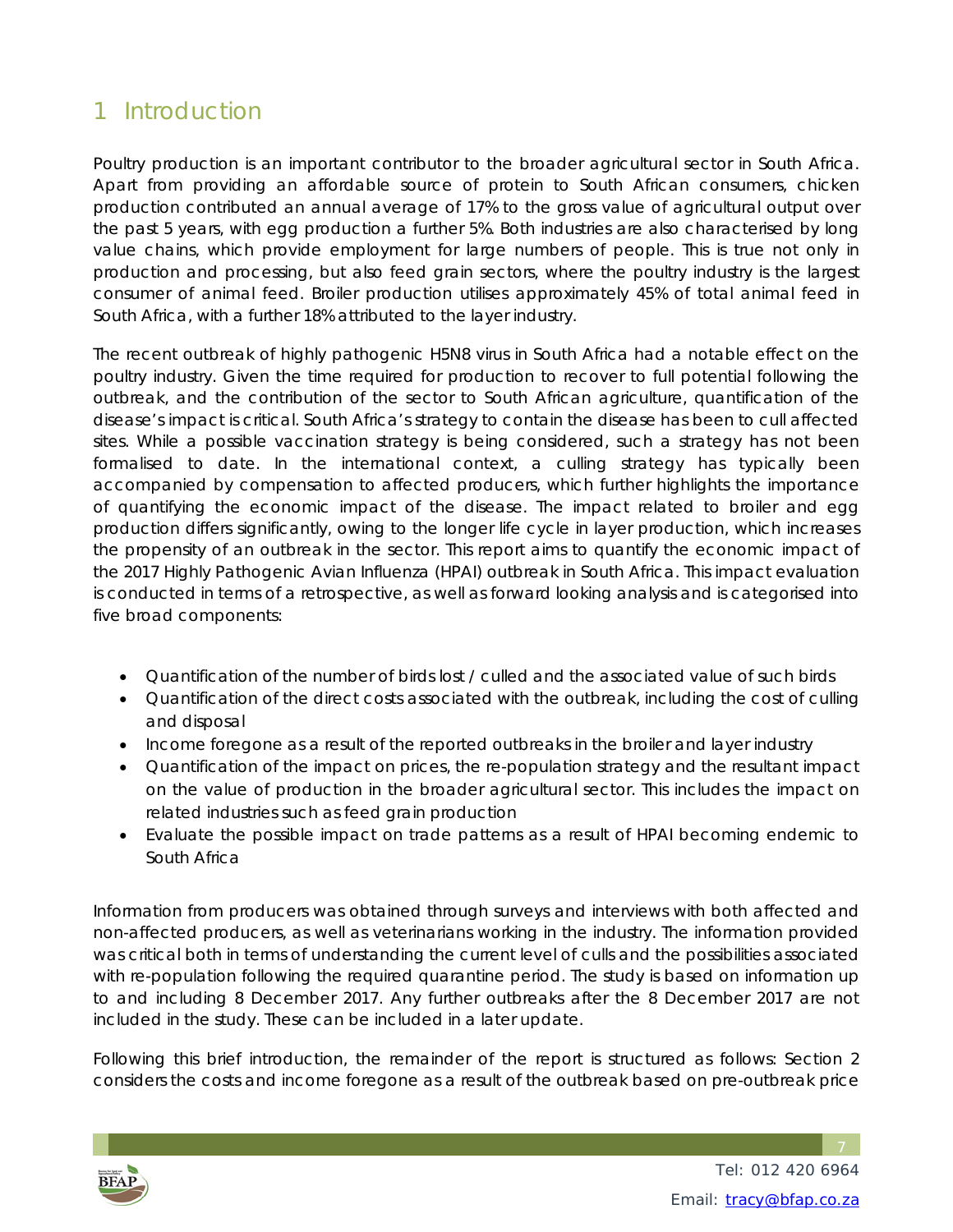levels. Section 3 incorporates a partial equilibrium simulation to evaluate the price impact associated with the loss of production, as well as the broader impact on the value added by the agricultural sector to the South African economy. It also considers the time required to reach preoutbreak production levels under different scenarios, before conclusions are drawn in Section 4.

### 2 Retrospective evaluation of economic impact

The retrospective evaluation of the economic impact of the HPAI outbreak on broiler and egg production is considered in three broad categories. Section 2.1 considers the number of birds lost and culled, as well as the value of such birds in the broiler and layer industries separately. Given substantial differences in value of the birds, losses in the breeder flock are distinguished from commercial production. Section 2.2 considers the direct costs associated with the outbreaks and includes factors such as the cost of culling and disposal. Section 2.3 estimates the income foregone as a result of the birds already culled in the reported outbreaks in the broiler and layer industry.

#### 2.1 Cull numbers and associated value

#### 2.1.1 Layers

Total cull numbers from the reported AI outbreaks in the broiler and layer industries are estimated at around **5.4 million birds**. The effect on the layer industry has however been much worse than in the broiler industry with around **4.7 million birds** culled in the **laying sector** as opposed to **around 700 000 birds** in the **broiler sector, which was predominantly affected at breeder level**. This difference in impact is thought to be attributed to the longer lifecycle in layer production, as well as the more frequent use of open sided housing which is more exposed to external factors. The bulk of commercial broiler production occurs in closed, climate controlled housing. Within the layer sector, 86 500 parent breeder birds were culled. The remainder of culled birds in the laying industry were commercial layers either in the rearing or productive stages of production. A breakdown of culled bird numbers per affected province is provided in Table 1.

#### **TABLE 1: COMMERCIAL LAYER CULLS PER AFFECTED PROVINCE**

|                     | <b>Number</b> | Estimated % of provincial population<br>culled/dead <sup>1</sup> |
|---------------------|---------------|------------------------------------------------------------------|
| <b>Western Cape</b> | 3 3 2 0 0 5 6 | 70.95                                                            |
| <b>Free State</b>   | 360 000       | 10.09                                                            |
| Mpumalanga          | 394 435       | 34.75                                                            |
| <b>KZN</b>          | 111 945       | 3.61                                                             |
| Gauteng             | 415 258       | 7.26                                                             |

 $\overline{a}$ 1 Calculated based on provincial distributions of layers as published in the 2014 SAPA Bird Census and the average size of the laying flock determined in the SAPA Monthly Egg report of October 2017.

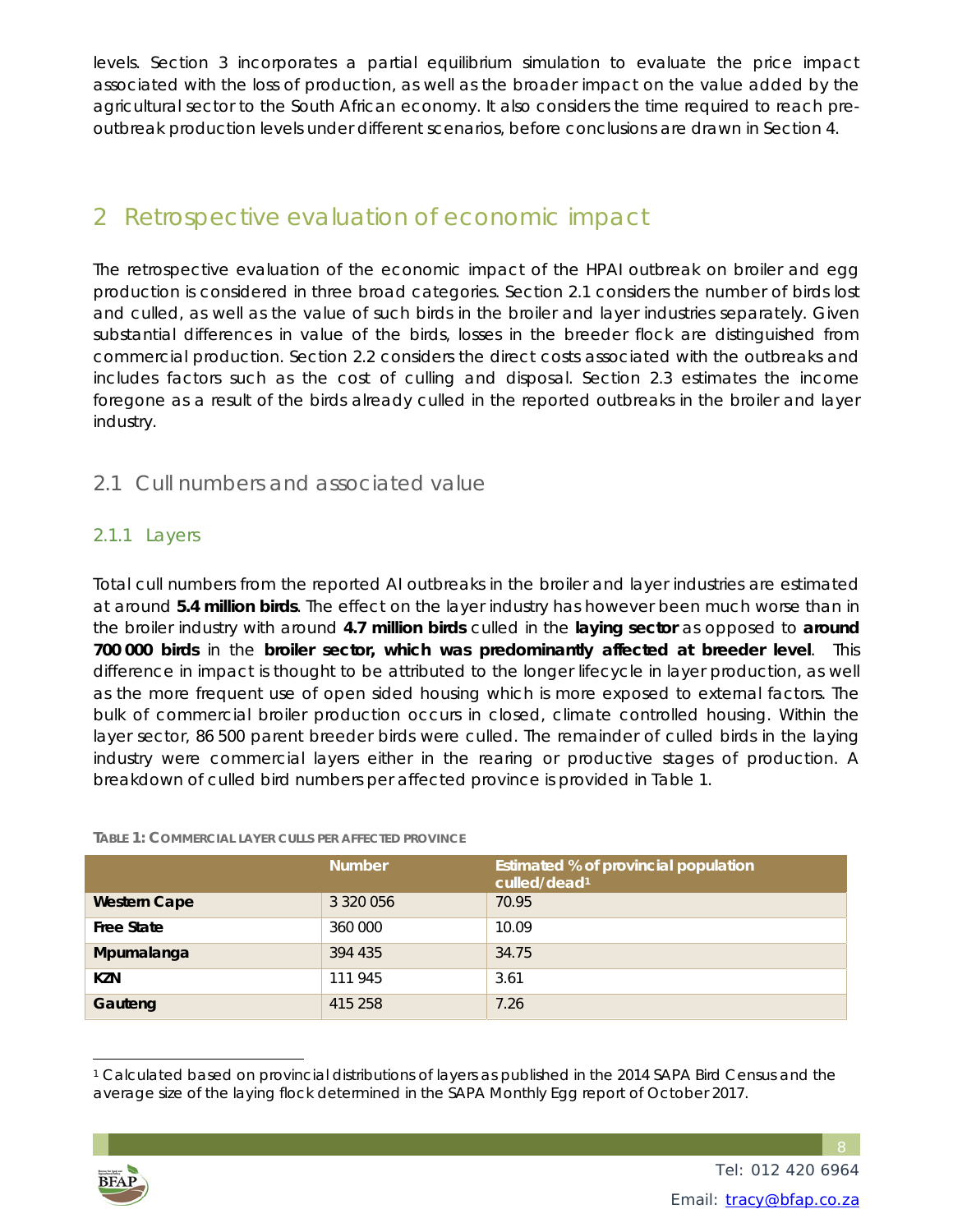The total number of layer birds lost amounts to an estimated value of **R225 million**. This estimation is a combination of biological loss (in Rands) reported by respondents and an estimated value (in Rands) for respondents that failed to report. The latter estimation is based on an average bird age of 45 weeks. According to the DAFF cull schedule a layer bird of this age is worth R54.97. The value of eggs destroyed as a result of the outbreak is approximately **R15.6 million**. This is based on the assumption that at the time of culling the farm had roughly a three days worth of egg stock. The prices used to calculate the value of eggs lost were R15.30 per dozen, the average price of large eggs for quarter 2 of 2017. Prices are based on quarter 2, since this constitutes a pre-outbreak level that is not inflated by the severe loss in production due to the outbreak.

#### 2.1.2 Broilers Breeders

In terms of broiler breeders, a total of **712 377 birds** were culled. All incidents related to broilers were in the breeding flock, with outbreaks in Mpumalanga, Gauteng, the Western Cape and the Eastern Cape. According SAPA (2017), the broiler breeding flock in July 2017 is estimated at around 6.6 million birds. The aggregate effect of the outbreak is therefore that approximately 10.8% of the domestic breeding flock in South Africa was lost. The reported value of the loss is **R68.3 million**.

#### 2.1.3 Total biological loss

Based on the cull numbers presented above, Table 2 provides a summary of the total biological loss experienced due to the various outbreaks in South Africa, experienced since June 2017.

|                                       | Value of loss (Rands) |
|---------------------------------------|-----------------------|
| <b>Culled Layer Parent Birds</b>      | 8.65 million          |
| <b>Culled Commercial Laying Birds</b> | 225 million           |
| <b>Culled Broiler Breeding Birds</b>  | 68.3 million          |
| Destroyed Eggs                        | 15.6 million          |
| <b>Total Biological Loss</b>          | 317.55 million        |

**TABLE 2: TOTAL VALUE OF BIOLOGICAL LOSS**

#### 2.2 Direct Cost associated with the outbreak

Responses on the direct costs associated with an outbreak were poorly answered and in some cases these figures are still unknown and/or being calculated by producers that experienced an outbreak. These figures therefore need to be refined and updated in 2018. The preliminary total costs reported on was R40.5 million, as of 8 December 2017. The bulk of these costs are made up of euthanasia (approximately 10%) and disposal costs (approximately 20%). Other costs that producers noted as having significant impacts was the cost of retrenchments and the costs of consulting fees. It should be noted that this information is based on only 60% of farms that experienced an outbreak. Within this 60% there is also various levels of reporting, with some farms only reporting an aggregate preliminary figure.

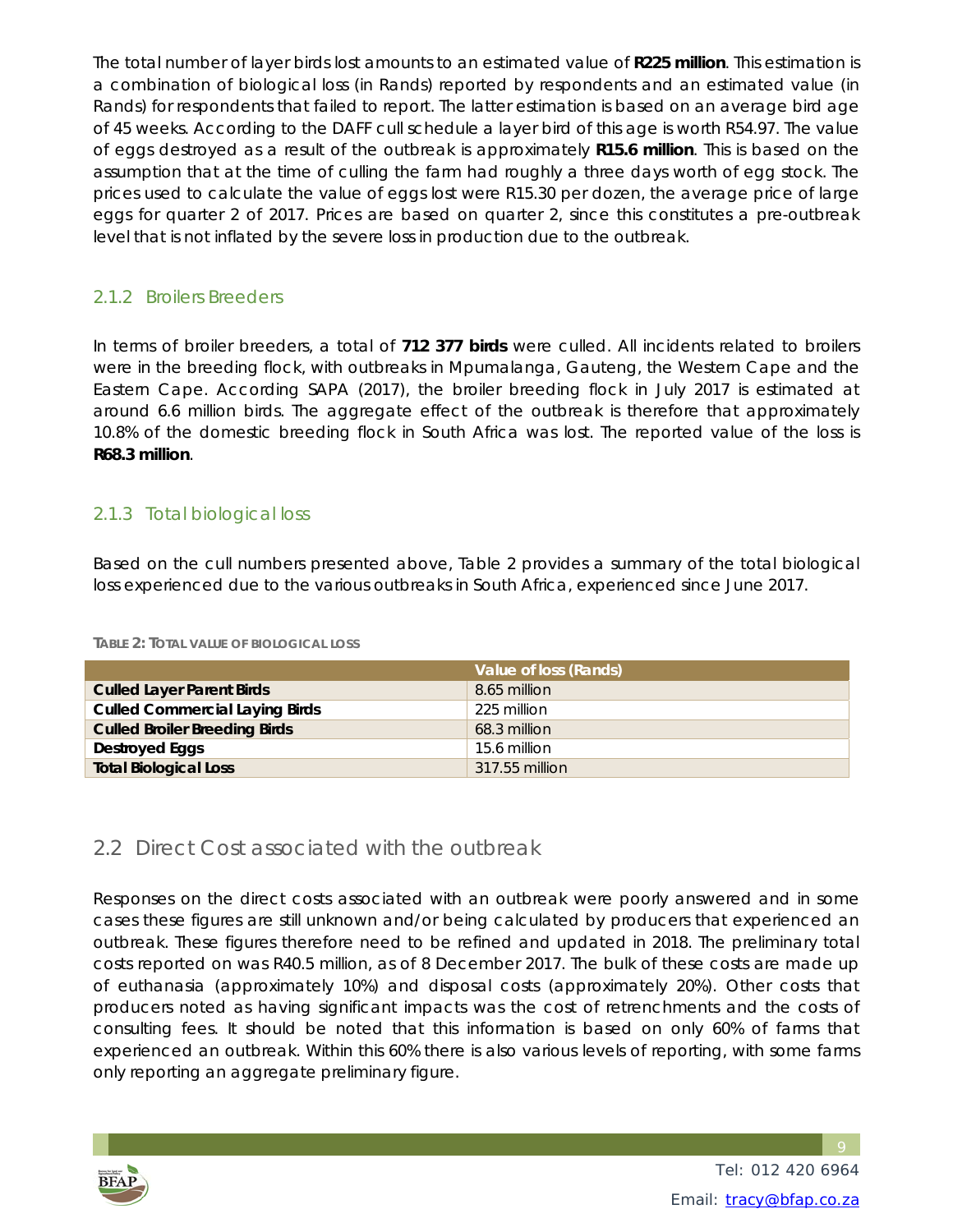#### 2.3 Income Foregone

#### 2.3.1 Layers

The composition of the flocks culled as well as the relative sizes and strategies of different producers that experienced outbreaks varies widely and calculation of the income foregone requires strong assumptions around bird age and egg prices. For the purposes of the calculation, it is assumed that the average bird age at the time of culling was 45 weeks, an accepted industry norm for average bird age on a single production unit. This results in an average loss in productive time of 25 weeks per bird. An average laying efficiency per hen of 0.85 eggs per day is assumed and quarter 2 2017 egg prices are used as a benchmark of pre-outbreak levels. Prices for this period were R15.30 per dozen, which translates to R1.28 per egg. This amounts to an income of R189.44 per bird over a 25-week laying period.

Costs are calculated based on the assumption that hens consume an average of 115g of feed per day. This results in the consumption of approximately 20kg of feed over a 25-week period. The value of feed was derived from typical layer inclusion rates and raw material prices during the second quarter of 2017. The average value of feed for this period was R3567.33 per ton, which results in a cost of R71.34 per hen for the 20kg of feed per bird that is required over a 25-week period. Feed however only accounts for approximately 70% of variable production cost. This means that the total cost per bird over a 25-week period is approximately R101.91.

The income and variable cost components presented yields a gross margin per bird of R87.53 over a 25-week period. Therefore, given the total number of commercial layers culled, the estimated value of income foregone is approximately **R408 million** rand.

Within the breeder flock, the impact is multiplicative. Based on the same assumptions regarding bird age and efficiency, the lost breeders would have yielded approximately 148 eggs over a 25 week period. This is multiplied by a hatchability factor for which the industry norm is around 32%. Which results in 47-day old pullets being produced over a 25-week period. The average price for a day-old pullet is around R9.00, which means that the first level of income foregone, over a 25 week period, is around R425 per culled breeder bird. Given the number of breeders culled to date, this amounts to a first level sales loss of R37 million rand.

Accounting for the costs associated with breeder birds over the same period results in income of roughly R28 million. Subsequent to this, value is also lost because of a reduced number of birds that can be reared to ultimately reach commercial laying capacity. This amounts to an estimated loss of income of around R26 in the sale of point of lay hens which will be incurred over the medium term2. Ultimately, this will result in a decrease in the number of commercial layers, which would further contribute to the income forgone. At the average egg price in quarter 2 of 2017, the total loss in income from commercial egg production as a result of an outbreak at breeder level will amount to roughly R750 million, spread over an 18 to 24-month period3. The total income foregone from the outbreak in the layer breeder flock of R813 million amounts to 8% of the total gross value of egg production in South Africa in 2016. It should be noted that the calculation

<sup>&</sup>lt;sup>3</sup> Here cost were accounted for by taking feed prices of R 3567 per ton and multiplying it by the amount of hens that would have been in production for the period of 52 weeks, assuming they eat 115g of feed per



l



<sup>2</sup> In order to calculate this, a point of lay price of R58.10, as determined by DAFF is used and a feed price of R3567 per ton in order to calculate a gross margin.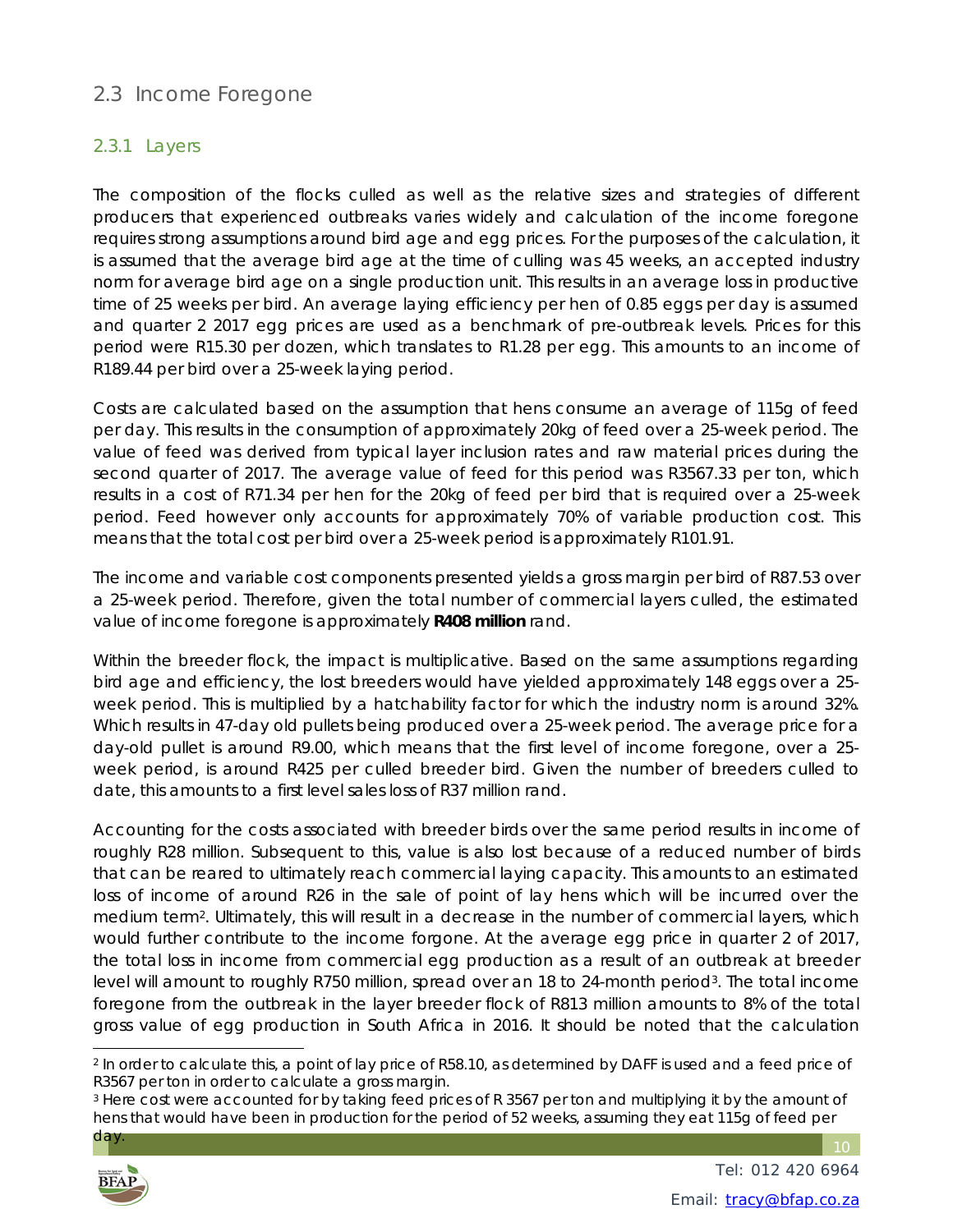represented here, pertaining to the breeding stock, represents a worst-case scenario where the parent birds take 25 weeks to be replaced. This implies that there is no parent stock, in the rearing phase, that are at or close to productive capacity. It is also expected that, where possible, companies mitigate the effect of a breeder outbreak by making use of excess capacity. Such management strategies to mitigate the impact are not accounted for.

#### 2.3.2 Broiler Breeders

The loss of income at breeder level for the broiler chain is also based on strong assumptions. For the purposes of this calculation, it is assumed that broiler parent birds are productive between 26 and 60 weeks of age and that the average age of the breeder population is 40 weeks. This implies that the average productive time lost, as a result of an outbreak at breeder level, is 20 weeks. Further assumptions relate to a laying efficiency is 0.8 per day and hatchability of 0.85. In order to calculate gross margins feed costs of R3567 were assumed. It was further assumed that birds consume around 115g of fed per day. The above assumptions implies that 95-day old chicks, per culled bird, are 'lost' over a 20-week period. Given the number of culled broiler breeder birds, this amounts to an estimated total loss of around **R200 million** in income from day old chicks4. A subsequent loss in income, due to reduced volumes of broiler meat sold, amounts to around **R87 million**. This was based on a price of a mature broiler of R21.80 and an associated gross margin of R1.29. The total income loss from the outbreak in the broiler breeder flock of R287 million amounts to 0.74% of the total gross value of broiler production in South Africa in 2016.

Consultation with industry experts however revealed that the integrated broiler companies which experienced outbreaks were able to minimise loss of income by relying on excess capacity. The utilisation of this capacity however came at increased costs. The scenario presented above was mitigated based on different company strategies which companies are not able to disclose. Table 3 provides a summary of the loss in potential income due to the experienced outbreaks.

|                                        | Value of income<br>foregone<br>(Rands) | Share in gross value<br>of egg production in<br>2016 (%) | Share in gross value<br>of broiler production<br>in 2016 (%) |
|----------------------------------------|----------------------------------------|----------------------------------------------------------|--------------------------------------------------------------|
| Income lost from commercial egg sales  | 408 million                            | 4.00%                                                    | $\overline{\phantom{0}}$                                     |
| Income lost from layer breeder flock   | 813 million                            | 7.99%                                                    | -                                                            |
| Income lost from day old pullets       | 37 million                             | 0.36%                                                    |                                                              |
| Income lost from point of lay hens     | 26 million                             | 0.26%                                                    | $\overline{\phantom{a}}$                                     |
| Income lost from commercial egg        | 750 million                            | 7.37%                                                    |                                                              |
| sales                                  |                                        |                                                          |                                                              |
| Income lost from broiler breeder flock | 287 million                            |                                                          | 0.74%                                                        |
| Income lost from DOC's                 | 200 million                            |                                                          | 0.52%                                                        |
| Income lost from broiler meat sales    | 87 million                             | $\overline{\phantom{0}}$                                 | 0.23%                                                        |
| Total income foregone                  | 1.508 billion                          | 14.83%                                                   | 3.91%                                                        |

**TABLE 3: ESTIMATED INCOME FOREGONE SUMMARY**

### 2.4 Concluding remarks on the retrospective analysis

In order to estimate the economic impact of the Avian Influenza outbreaks that have ravaged South Africa during 2017 three key components are considered in this section of the report. The first is the value of the biological loss from birds that died or were culled. The total value for this was

This was calculated at a DOC price of R3.85.



 $\overline{a}$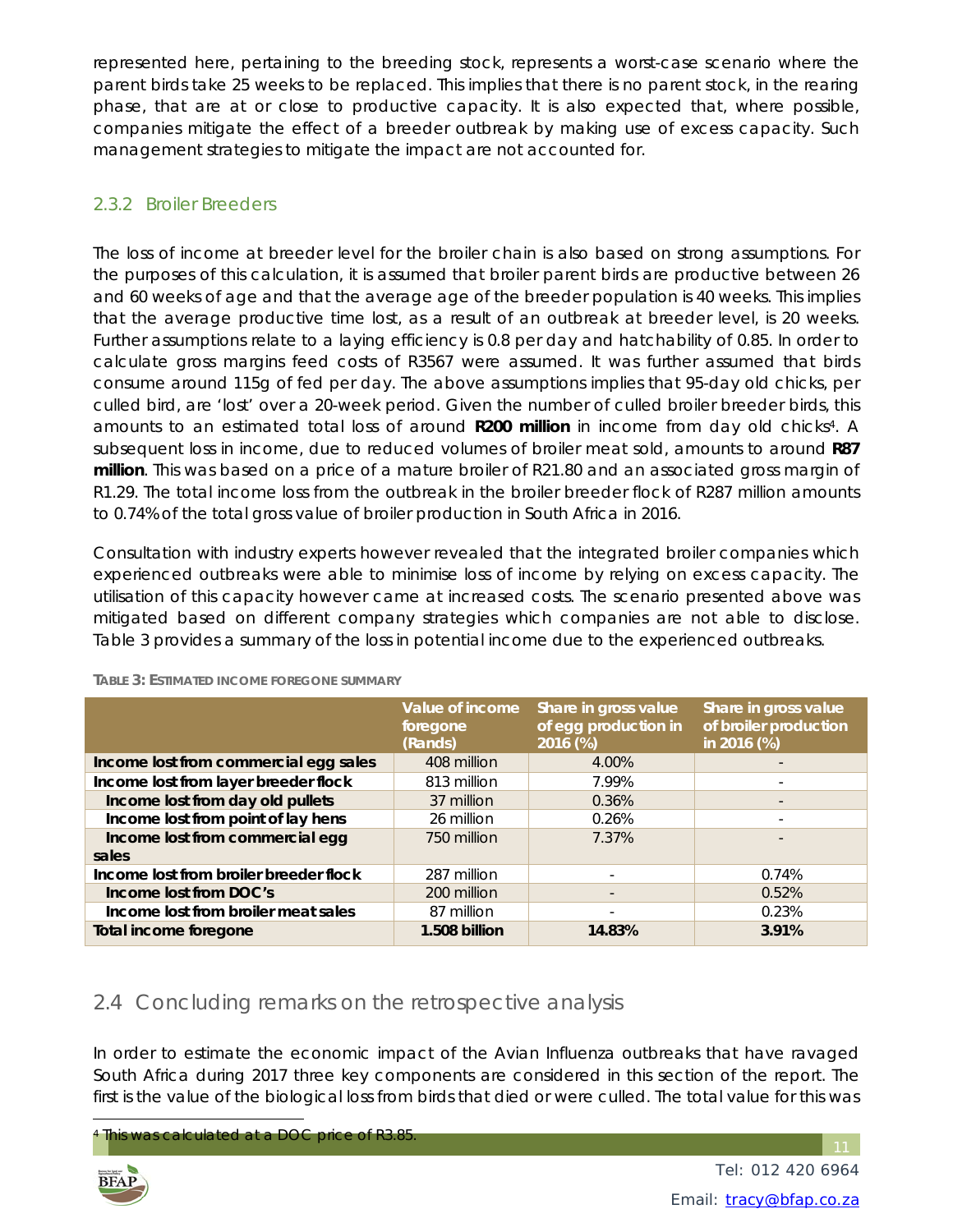just over R317 million and is proportionally split between the laying industry (76%) and the broiler industry (24%). The second is the direct costs associated with an outbreak. The total costs of this is estimated at a minimum of R40.5 million. Finally, a component was estimated to determine the loss of income as a result of the outbreak. This required strong assumptions about the production process and length of the remaining cycle. The economic effect of this component is, by far, the largest with the aggregate income foregone estimated at just over a R1.5 billion. It should however be noted that this is not an instantaneous effect and the aggregate effect will be spread out over a period of between 18 and 24 months. If all these factors are taken into consideration the total effect of the AI outbreaks in 2017 could be as large as R1.87 billion. This amounts to almost 18.35% of the gross value of egg production in 2016 and equates to 1.6% of the total gross production value from animal products in 2016. Again, it should be noted that this effect is spread over multiple months and is not instantaneous.

As a final comment it is worth noting that the income foregone presents a worst-case scenario which does not account for management strategies within companies to mitigate the impact. Such strategies include utilisation of excess capacity to reduce the impact on day old chick volumes, specifically in the broiler sector. In the laying sector, where the bulk of damage occurred, production was severely constrained due to large farms in the Western Cape totally stopping production. These producers have also indicated that they will not repopulate until a workable vaccine is available to protect them from the disease. Within this context, future scenarios related to possible repopulation strategies are explored in Section 4.

# 3 Forward looking view on economic impact

Forward looking analysis of the impact of HPAI was conducted using a partial equilibrium simulation. The simulation comprises 2 parts: Firstly, using a model of quarterly frequency covering the egg subsector in South Africa and secondly the BFAP Sector model, of annual frequency covering more than 50 agricultural subsectors in South Africa. The use of a quarterly simulation model of the egg industry is based on the impact of the disease being much greater in egg production, as well as a greater expected price impact in the egg market relative to broilers due to the lack of international trade in eggs. The quarterly model allows for a more accurate representation of the restocking process in the egg industry and provides the first part of the analysis.

After the initial simulations of the quarterly egg industry model, the results are aggregated to an annual basis and introduced into the annual BFAP sector model. The BFAP sector model is a dynamic, recursive partial equilibrium model, which links livestock to grains through feed use and therefore enables the simulation of the extended impacts of reduced egg production. During this stage of the simulations, broiler production is also reduced in line with the impact on the breeder flock, to derive a total impact on the value added by the agricultural sector to the South African economy.

The forward-looking analysis provides the added benefit of quantifying the price impact from reduced domestic production levels, which is an important consideration for consumers. Simulations consider the broader protein consumption mix, including substitution effects between different protein sources as relative prices change.

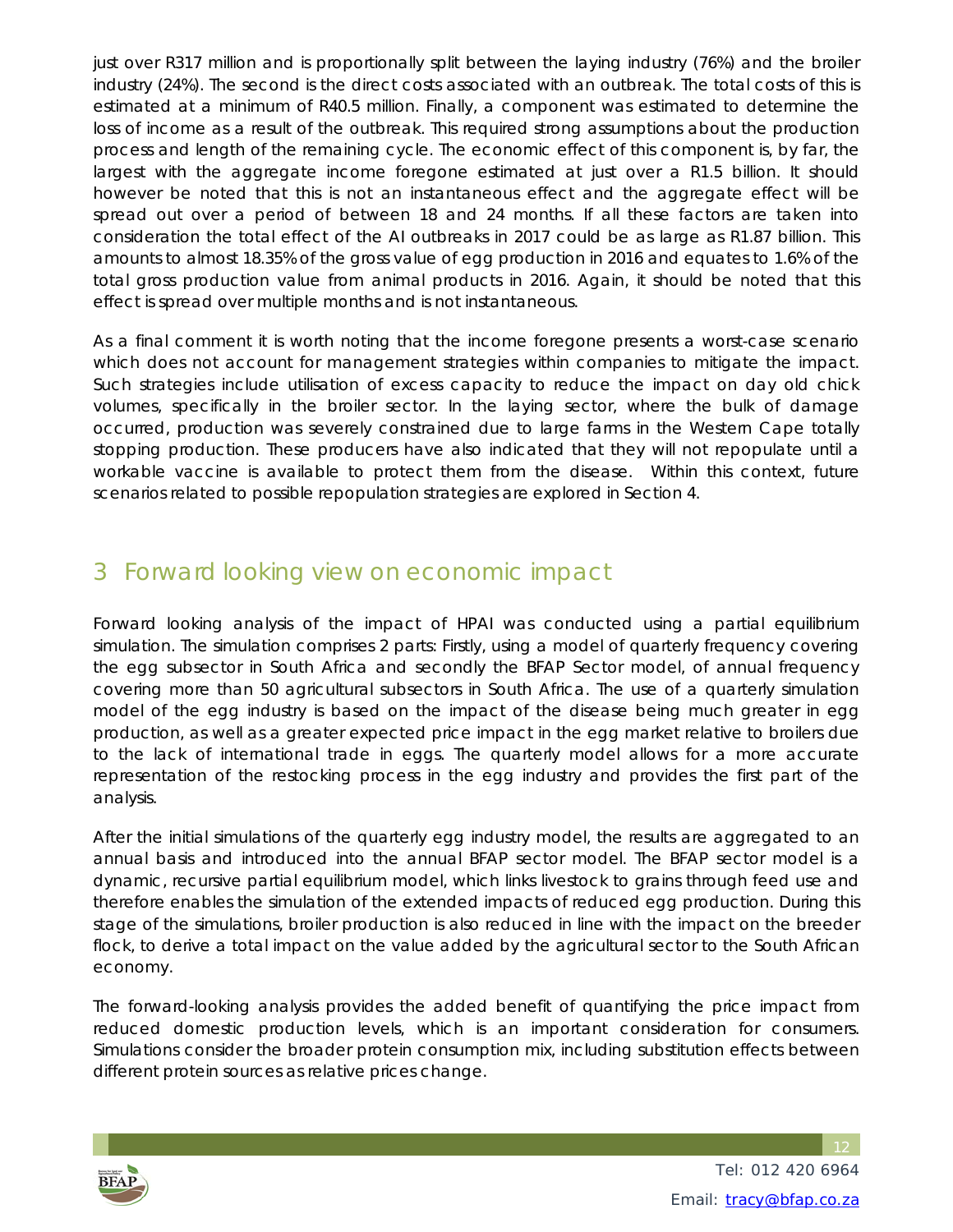Given the small share of trade of eggs in the domestic market, the magnitude of the price impact of an induced production shock is largely determined by the responsiveness of consumers to domestic price changes – the own price elasticity of demand. This response is expected to differ greatly between consumers of different income levels, as well as between table eggs consumed as food and liquid egg products used in the baking industry. Likewise, liquid egg products are a lot more tradeable than table eggs and in the event that prices increase, the possibility of substituting domestic products with imported products is a lot higher. Unfortunately, information on egg consumption could only be obtained at aggregate level, hence not allowing for differentiation of the response to price changes. It is noted however that table eggs present the bulk of domestic consumption and hence aggregate elasticities would be a greater reflection of the response to changes in table egg prices amongst consumer relying on eggs as a source of protein.

#### 3.1 Contextualising egg consumption in South Africa

The importance of the consumer response to changing prices in determining the price response warrants a more detailed evaluation of egg demand patterns to contextualise results. Figure 1 reflects prices of different protein sources at retail level, on a per serving basis, based on protein content. It indicates that eggs provide an affordable source of protein, comparable to chicken, but for lower income consumers, who spend the largest share of their total income on food, cheaper alternatives are available if egg prices increase and become unaffordable. Hence these consumers would be expected to respond in a fairly elastic manner compared to other food products. By contrast, higher income consumers that are more likely to consume eggs for breakfast or as part of baked products, rather than a primary source of protein, may be less sensitive to increased prices.



**FIGURE 1: PER SERVING COSTS OF DIFFERENT PROTEIN SOURCES IN SOUTH AFRICA AT RETAIL LEVEL**

Source: Calculated from Stats SA, 2017

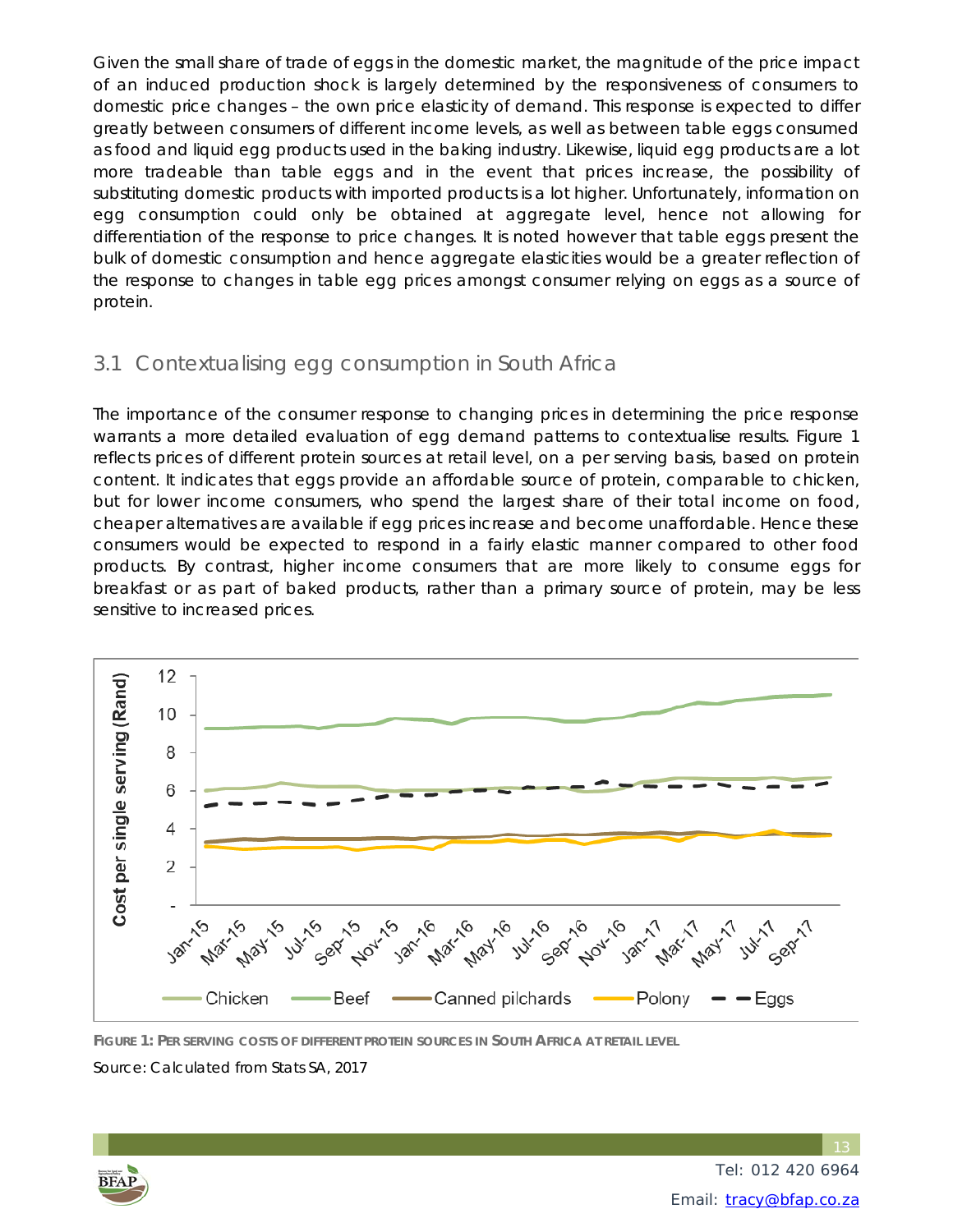Figure 2 illustrates the composition of consumers accounting for expenditure on eggs in South Africa. Data is based on the income expenditure survey from Statistics South Africa (Stats SA), the latest of which is 2010/11 data. It indicates that 23% of total expenditure on eggs in South Africa is by the 40% earning the lowest income. A further 45% is associated with middle income consumers and 32% with high income consumers. The aggregate own price elasticity of demand applied in the model is -0.7, which implies that, when all other factors are unchanged, a 10% increase in the egg retail price results in a 7% decline in egg consumption.



**FIGURE 2: COMPOSITION OF EGG EXPENDITURE IN SOUTH AFRICA BY INCOME GROUP** Source: Stats SA, 2011

### 3.2 Quarterly simulation of the South African egg industry

The partial equilibrium model used for the quarterly simulations in this study is based on balance sheet principles. Within the South African egg industry, the different components of supply and demand are estimated based on historic data, to quantify the impacts of critical drivers of supply and demand decisions. Assuming that historic relationships will continue to hold in future, these equations are solved simultaneously to obtain an equilibrium price level at which total supply equals total demand. This first step of any forward-looking analysis within the partial equilibrium context provides the baseline. The baseline is not a forecast per se, but provides a single plausible future scenario subject to a range of macro-economic assumptions. It represents a benchmark against which alternative future outcomes can be measured and understood.

Macro-economic factors such as income growth and population growth are critical factors influencing the demand specification, whereas exchange rates influence the relative cost of imported and domestically produced eggs, as well as the cost of feed related inputs. Supply decisions in the modelling framework are derived from profitability indicators, considering the price of eggs and the price of feed, both with the appropriate number of lags to reflect a typical production cycle. Key macro-economic assumptions underpinning the baseline projection are

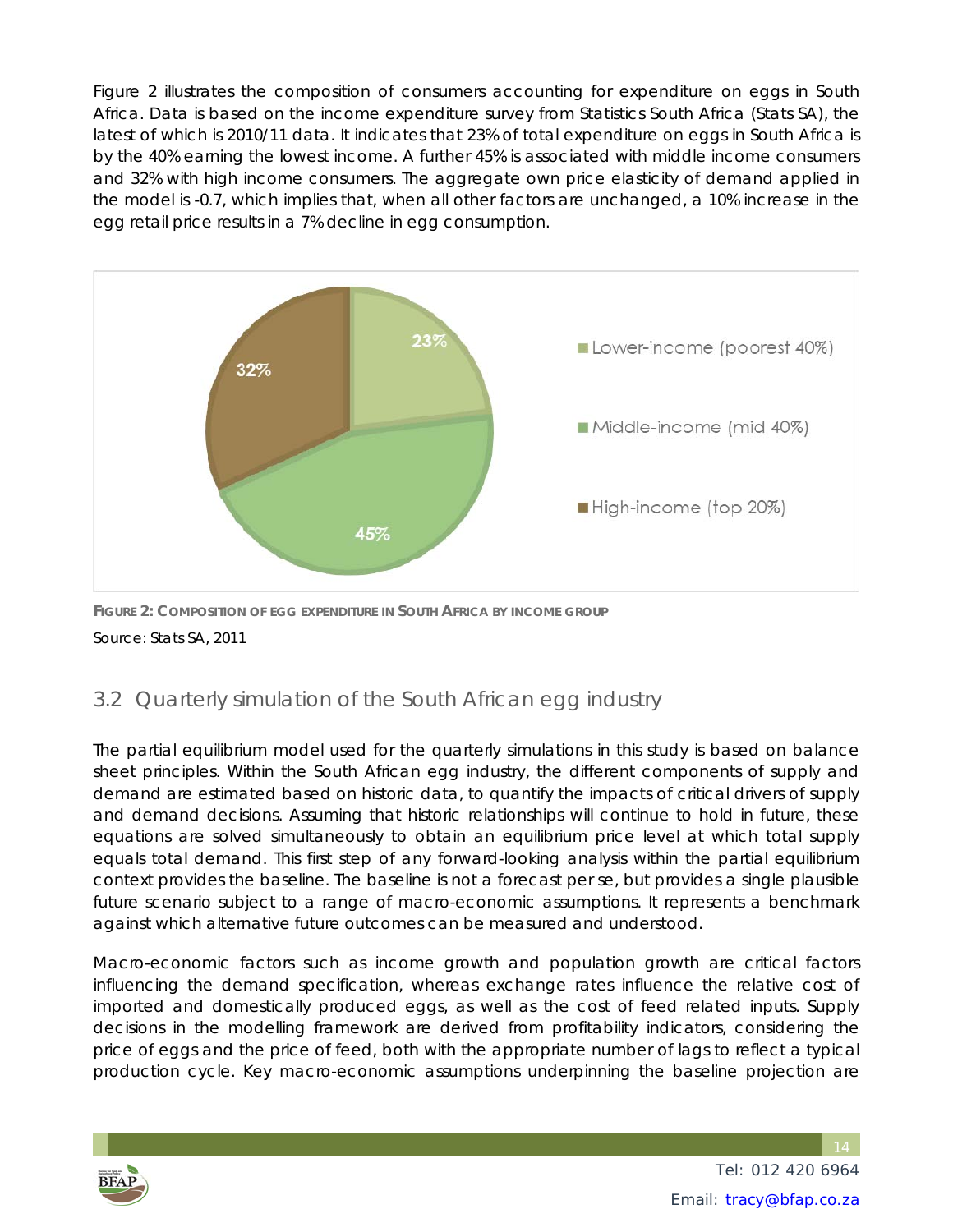provided in Table 4.

|                                      | 2017           |                |                |                | 2018           |                |                | 2019           |                |                |
|--------------------------------------|----------------|----------------|----------------|----------------|----------------|----------------|----------------|----------------|----------------|----------------|
|                                      | Q <sub>3</sub> | Q <sub>4</sub> | Q <sub>1</sub> | Q <sub>2</sub> | Q <sub>3</sub> | Q <sub>4</sub> | Q <sub>1</sub> | Q <sub>2</sub> | Q <sub>3</sub> | Q <sub>4</sub> |
| <b>Real GDP</b><br>(% change)        | 0.6            | 0.8            | 1.1            | 0.7            | 0.8            | 1.2            | 1.3            | 1.5            | 1.7            | 1.9            |
| <b>Exchange Rate</b><br>(Rand / USD) | 13.19          | 14.00          | 14.10          | 14.15          | 14.15          | 14.23          | 14.30          | 14.30          | 14.25          | 14.30          |
| Population<br>(Million People)       | 56.43          | 56.54          | 56.65          | 56.77          | 56.88          | 56.99          | 57.10          | 57.21          | 57.32          | 57.43          |
| <b>CPI</b> inflation<br>(% change)   | 4.8            | 4.7            | 4.5            | 5.1            | 5.4            | 5.3            | 5.3            | 5.4            | 5.6            | 5.6            |

**TABLE 4: MACRO-ECONOMIC ASSUMPTIONS RELATED TO THE QUARTERLY BASELINE OF THE SOUTH AFRICAN EGG INDUSTRY**

Source: Bureau for Economic Research, 2017

Based on the macro-economic assumptions provided in Table 4, the baseline outlook for domestic supply, domestic demand and prices is presented in Figure 3. Trade is also estimated in the model, but historically, due to the nature of the product and the cold chain requirements, it reflects a very small share in domestic egg consumption and is therefore not a large influence on domestic price levels.



**FIGURE 3: BASELINE PRODUCTION, CONSUMPTION AND PRICE OF EGGS IN SOUTH AFRICA**

Following a period of exceptionally high feed costs as a result of the drought in South Africa through 2015 and 2016, egg production in the first quarter of 2017 declined to its lowest level since early 2014. Feed prices declined sharply in 2017 on the back of a record maize harvest,

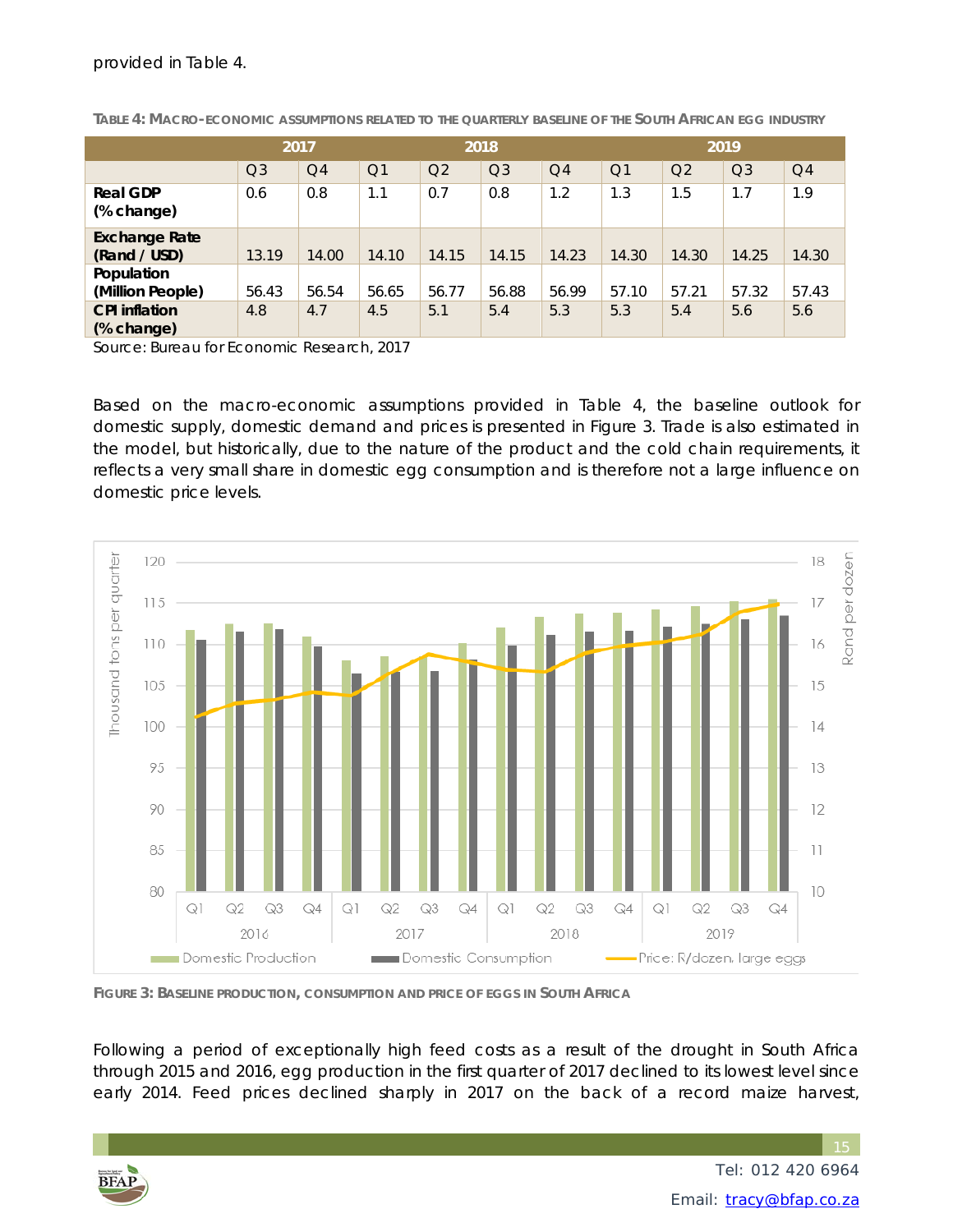profitability has improved significantly, leading to a projected expansion over the next 12 months. This expansion slows in the second half of the outlook, as egg prices respond to the reduction in prices resulting from increased production levels.

Quantification of the impact of the 2017 HPAI outbreak on production, consumption and price levels towards the end of 2019 is based on the cull levels reported in Section 2. The shock is introduced during the third and fourth quarters of 2017, but it is assumed that henceforth, the disease is controlled, hence no speculation on further outbreaks is included at this point. In the first scenario, the reduction introduced in quarters 3 and 4 of 2017 is not re-introduced into the system exogenously. Based on the response by producers, particularly in the Western Cape, that they would not consider restocking unless a vaccination strategy is approved, expansion following the initial production shock is merely derived from economic considerations. Hence, the expansion presented in this scenario is merely a result of producers responding to higher prices.

The first scenario described is illustrated in Figure 4. Given that no restocking is introduced exogenously, the increased production through 2018 and 2019 is simply an economic response – higher production due to improved profitability in a higher price scenario. This constitutes a response derived from historic sensitivity, when no HPAI outbreak had ever occurred in South Africa. Consequently, the possibility exists that the response will be smaller, as the increased risk of AI may make producers less inclined to expand when profitability improves. The response and risk appetite of producers in this scenario remains largely unknown however, as it has never been tested. It is assumed however that, while producers in the Western Cape, where the concentration of production increases the risk of outbreak, may not be inclined to restock, other areas with a lower risk profile may expand in response to high prices. Improved profitability may also make it worthwhile for current production units to be relocated to lower risk areas.



**FIGURE 4: PRODUCTION IMPACT OF THE 2017 AI OUTBREAK**

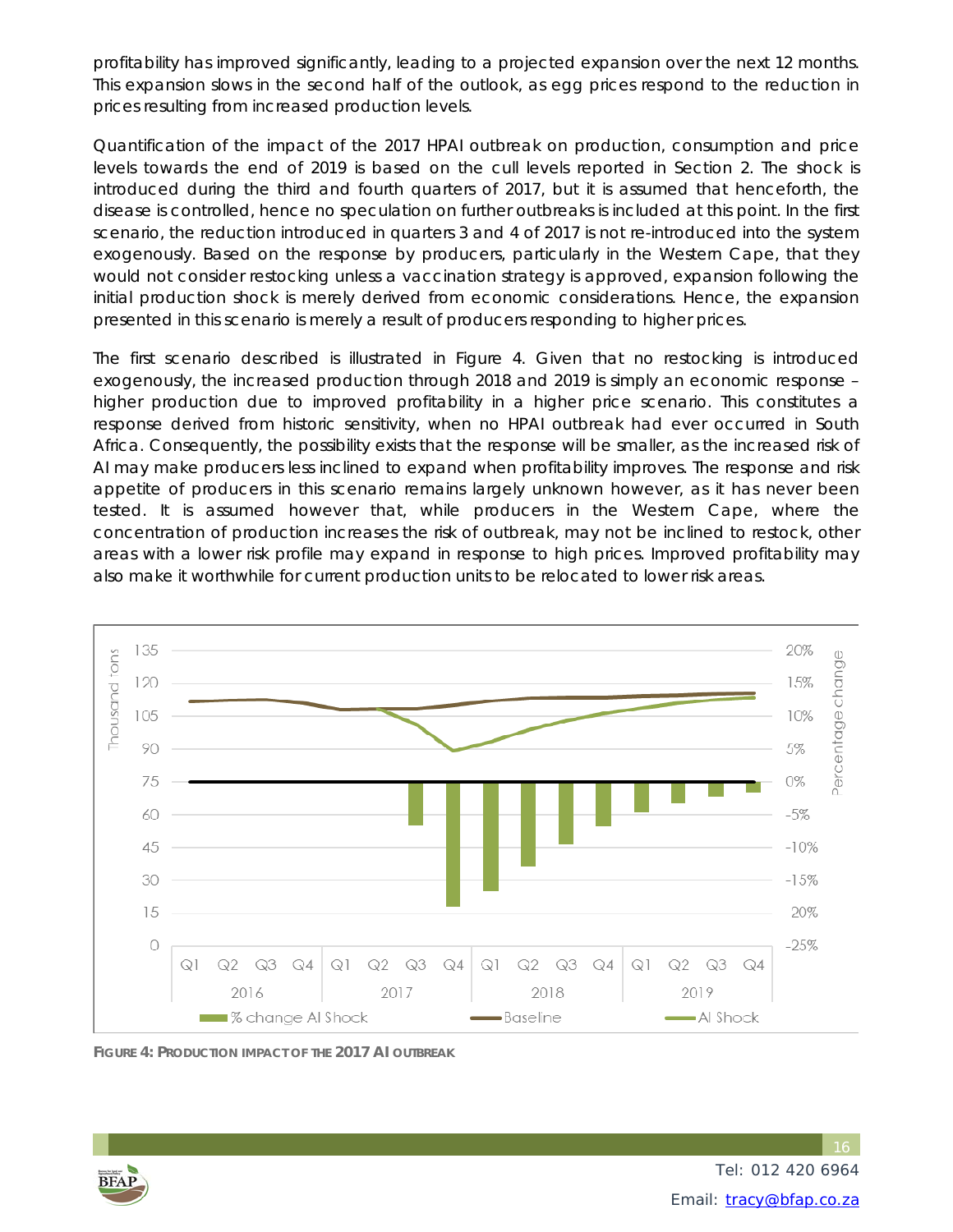Under a second scenario, it is assumed that a vaccination strategy is approved, in which case the loss in production as a result of the 2017 outbreak is re-introduced exogenously within the confines of restocking possibilities. The scenario is based on the assumption that vaccination will be successful, as the success of possible vaccination strategies is beyond the scope of this study. This results in the full shock being re-introduced by the second quarter of 2019. This scenario is presented in Figure 5 and results in production exceeding baseline levels. This is a result of the initial price response resulting from the outbreak, which induces expansion in producers that face a lower risk profile. Given that affected producers then also restock, the result is production levels that exceed the initial baseline projection where the 2017 price shock was absent. The assumptions associated with restocking rates are presented in Appendix 1.



**FIGURE 5: PRODUCTION IMPACT IN A SCENARIO WHERE AFFECTED PRODUCERS RESTOCK**

While the second scenario presented is associated with the assumption that a vaccination strategy is approved, allowing affected producers to restock, the model coverage does not account for additional factors associated with vaccination, such as the impact on the live bird market for culls. In the event that vaccination occurs, such culls will have to be slaughtered as opposed to the current strategy of live sales. Producers will therefore have an additional cost associated with production, whilst a number of hawkers and informal traders that act as middlemen between large producers and individual consumers will not be able to continue with their current business model.

The limited role of trade in the domestic egg market implies that prices are particularly sensitive to domestic supply and demand fluctuations. Thus, the broader economic impact of the shock must also consider the price increase resulting from the outbreak. The price shock associated with the two different scenarios is presented in Figure 6. Given the typically inelastic response of consumers

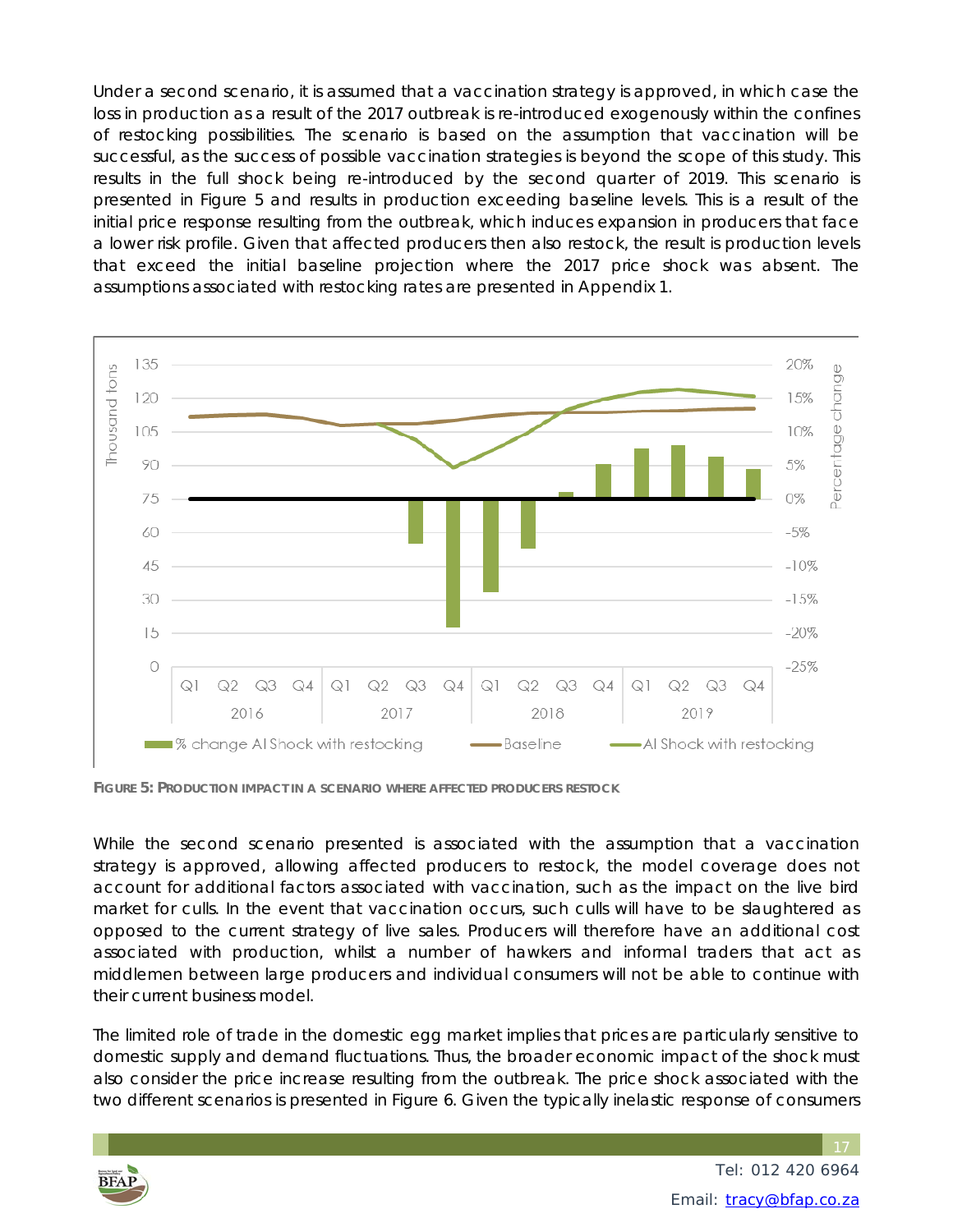to food price increases, it is not unusual for the price impact in industries such as eggs, with low trade volumes, to exceed the production shock. This was also the case when the production shock related to the HPAI outbreak was introduced, with a 19% decline in production in the fourth quarter of 2017 resulting in a 22% increase in domestic egg prices. When expansion is based only on economic responses rather than the introduction of restocking for affected producers, prices almost fall back to baseline levels by 2019. Should producers respond in a more risk averse fashion, prices will remain higher for longer. When restocking is introduced along with a normal economic response, prices fall up to 11% below baseline levels by the first quarter of 2019, before starting to recover somewhat to 6% below baseline levels by the fourth quarter of 2019.



**FIGURE 6: PRICE IMPACT ASSOCIATED WITH THE 2017 HPAI OUTBREAK**

It is important to note that producers affected by the AI outbreak that had to cull flocks are unable to benefit from higher prices. Therefore, while the impact on the industry as a whole may be reduced by the price effect, this is a result of producers that were not impacted making higher profits, while losses to affected producers remain incredibly high, as noted in Section 2.

#### 3.3 Annual simulation within the broader agricultural sector in South Africa

The second step in the forward-looking analysis is to introduce the shock in the egg and broiler industries into the BFAP sector model, which considers more than 50 subsectors in South African agriculture. The BFAP sector model is a dynamic, recursive, partial equilibrium model, which links grains to livestock through feed. By implication, any shock in the livestock sector will influence the demand and hence also prices of feed grains. This is an important attribute considering that the broiler and layer industries account for more than 60% of feed consumption in South Africa.

Within the broiler industry, the impact of the HPAI outbreak in 2017 was significantly less than in the

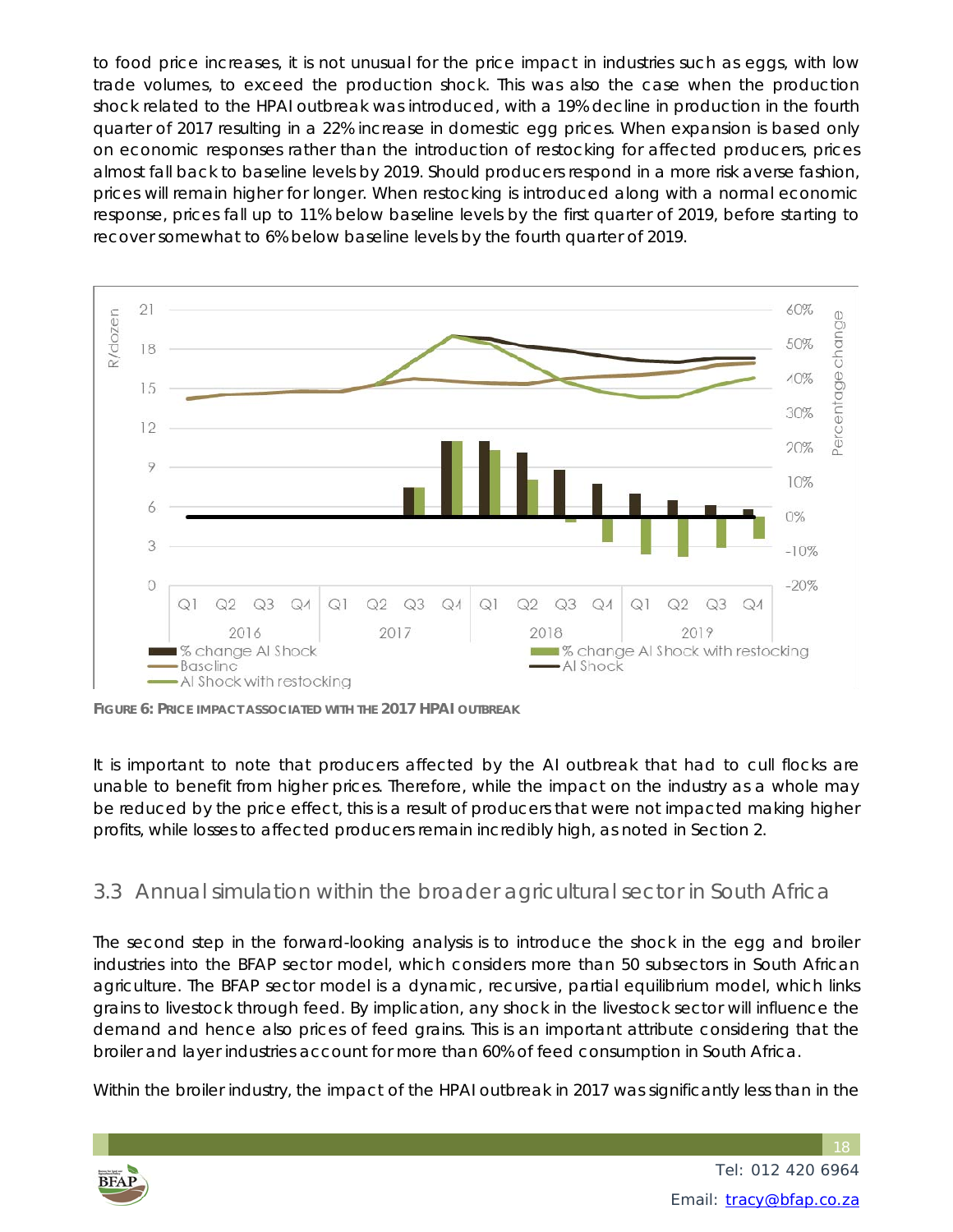layer industry, as illustrated in Section 2. Given that the restocking process is far less constrained than in layers and that the outbreaks occurred only in the breeder flock, a once off shock is introduced into the broiler sector in 2018. In the layer sector, the production shock from the quarterly model relative to the baseline is emulated in the annual model. This combination allows the impacted to be simulated across the rest of the agricultural sector, as well as the aggregated impact on agriculture as a whole.

Introduction of the combined broiler and egg production shock associated with the HPAI outbreak into the bigger model results in a reduction of 3.8% (mention tons as well) in maize used as animal feed if restocking is based on economic reasons only. When all affected producers are restocked in scenario 2, the reduction in maize used as animal feed is 2.8%. While these percentages may seem small, the AI shock in scenario 1 results in a reduction of 200 thousand tons of maize used in the animal feed industry in 2018. BFAP (2015) notes that the animal feed sector adds the most value to domestically produced maize, which implies a significant loss if this maize is exported as opposed to being used in the animal feed sector.



**FIGURE 7: FEED USE IMPACT UNDER BOTH SCENARIOS**

The impact of the two different scenarios on agriculture's contribution to GDP is small – with both scenarios inducing a reduction of less than 1% per annum between 2018 and 2020. In 2017, the national impact is marginally positive, as the price effect outweighs the reduction in quantity of eggs produced (Figure 8). The impact on GDP also does not include the effect on trade in Ostrich meat, which is not included in the BFAP Sector model, but discussed in briefly in Section 3.5.

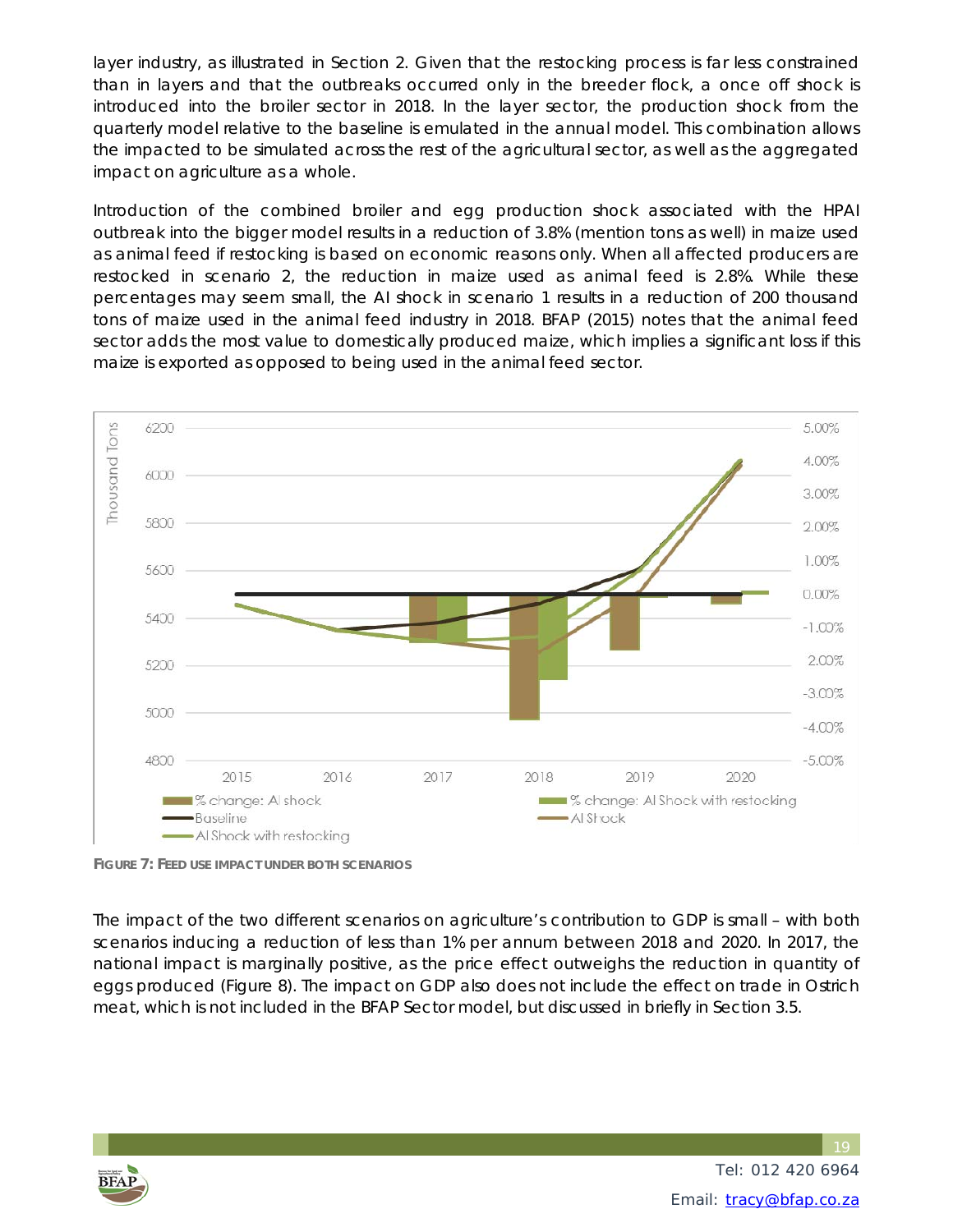

**FIGURE 8: IMPACT ON AGRICULTURAL GDP OF BOTH SCENARIOS**

Given that the impact on national GDP is limited, the biggest impact of the HPAI shock is undoubtedly on producers that had an outbreak and hence were unable to benefit from higher prices. At the same time, the increase in egg prices is substantial and will affect a large number of consumers that rely on eggs for an affordable source of protein negatively.

Within the broiler industry, this price impact is very limited, due to fundamental differences in price formation between the 2 industries. In the broiler industry, imports already account for more than 20% of domestic consumption, hence lower production volumes result in higher import volumes, but limited price impacts, as the domestic price is already closely related to import parity levels. Within the broiler industry, a possible concern is a scenario where HPAI becomes endemic to South Africa, resulting in changing trade patterns. A possible export strategy for the broiler industry will be affected negatively by an HPAI endemic status. Furthermore, there is the possibility of additional imports coming from countries such as China, where the disease is already endemic. Presently, South Africa is unable to import poultry products from HPAI endemic countries, which will change in the event that the disease becomes endemic to South Africa.

#### 3.4 Trade related considerations of the HPAI outbreak on unprocessed poultry meat

The global poultry industry has also been affected by a number of recent outbreaks of HPAI, restricting supply in a number of countries in Europe, Asia, and Africa (Rabobank, 2017). Asian markets also experienced further supply shortages due to difficulties in trading breeding stock hampering supply in markets like China, Thailand, and several other Asian countries. During the second quarter of 2017, a strong recovery in supply volumes was evident. Consumption in many markets has also been restored after a significant reduction of global HPAI cases restored

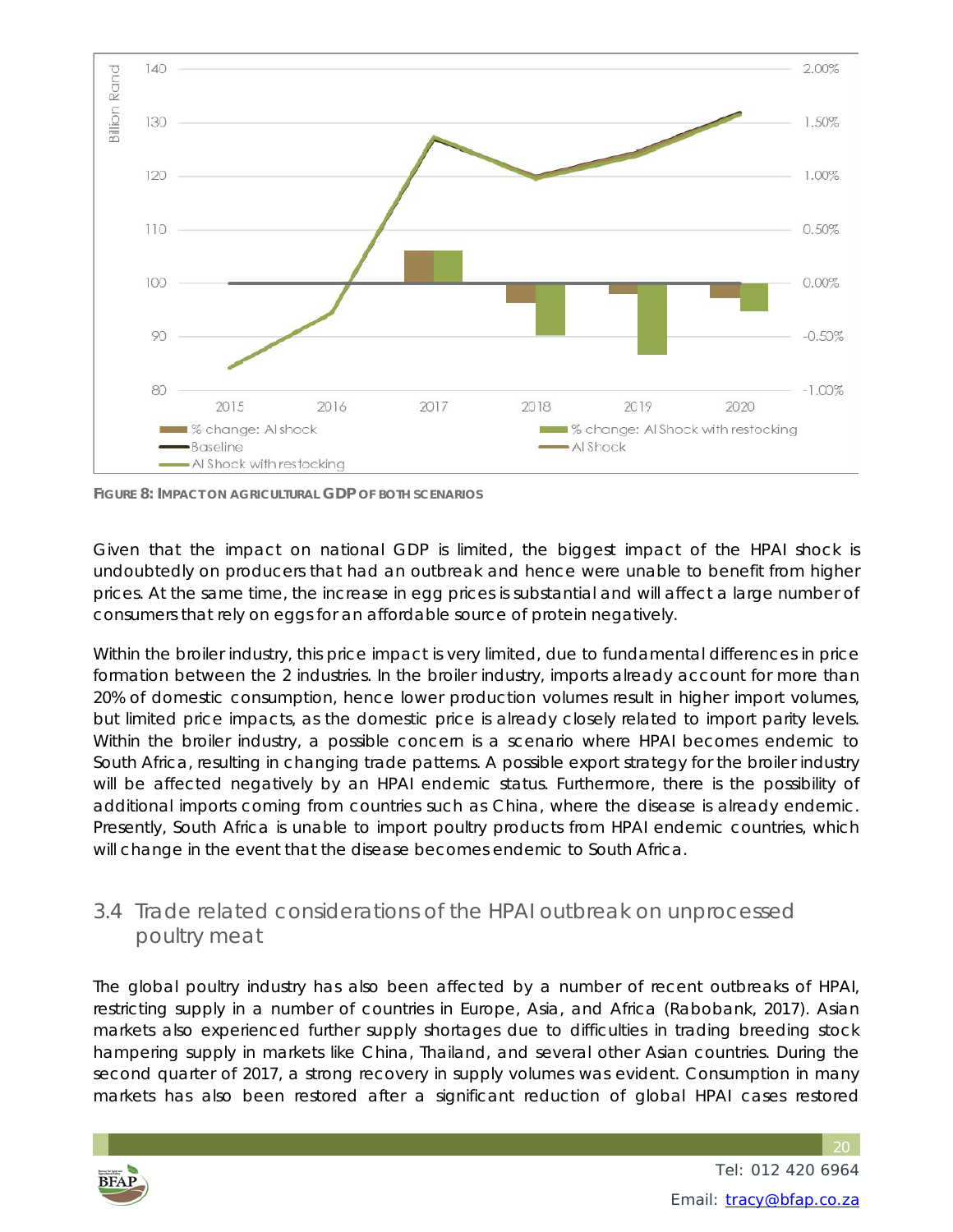consumer confidence.

The HPAI outbreaks in several key exporters and the ensuing trade restrictions severely distorted global poultry trade during 2017. Additionally, the 'weak flesh' scandal<sup>5</sup> in Brazil caused a significant reduction in poultry exports from the world's largest exporter between March and May as international customers reduced orders. Global trade volumes have dropped by 4% (to 5.9 million tonnes) over the first half of 2017, with an exceptionally weak second quarter, which saw a 7% drop in trade. Although trade volumes have been dropping, prices have been performing well, especially for leg quarters  $(+16\%$  in Q2 and  $+7\%$  in Q3) and processed meat  $(+22\%$  in Q2). Global exports shifted sharply in the second quarter, with the biggest drop in Brazil (-9%) due to the meat scandal, and the EU (-9%) and China (-6%) because of domestic HPAI issues. Thailand (+9%) and the US (+5%), and to a lesser extent Argentina and Chile, have increased exports over this period. HPAI risks could rise again in the northern hemisphere winter, starting in October, when cases usually increase due to bird migration.

#### 3.4.1 South African trade in unprocessed poultry meat

Figure 9 indicates that South Africa imported mostly frozen leg quarters (48%), drumsticks (10%) and carcasses (4%) over the first eight months of 2017. On average, the price of unprocessed imports has increased by 19% between March and August 2017. Brazilian export prices to South Africa rose 27% since January, indicating that these exporters gained from the absence of the Netherlands and other European exporters due to the HPAI related trade ban, the general supply shortage and higher prices in European markets due to widespread HPAI outbreaks.



**FIGURE 9: SOUTH AFRICA UNPROCESSED POULTRY IMPORT MIX AND AVERAGE IMPORT PRICES**

Source: SAPA, 2017

<sup>5</sup> The Operation Carne Fraca or Operation Weak Flesh was action enforced by the Federal Police of Brazil, the Brazilian federal police, started on March 17, 2017 which investigated alleged bribery of food-sanitation inspectors. China, Mexico, Chile, Japan, the European Union and Hong Kong subsequently took measures to avoid importing Brazilian meat.



 $\overline{a}$ 

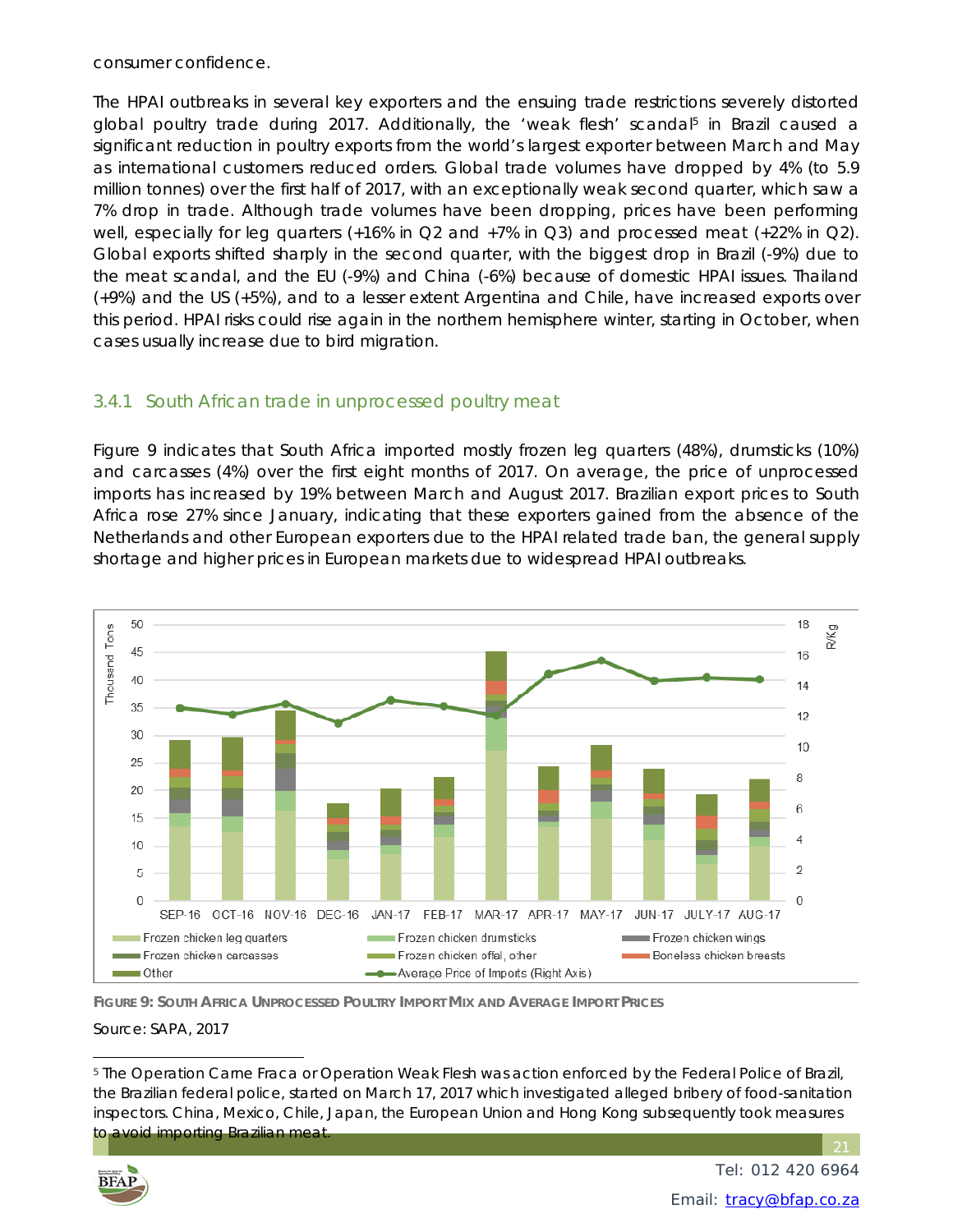Figure 10 indicates leading suppliers of South African unprocessed poultry imports between 2014 and 2017 (up to August). It is evident that European countries affected by HPAI outbreaks and trade bans, namely the Netherlands, the United Kingdom, Spain, Hungary, Germany, Poland and France, have all virtually halted all exports to South Africa. This lack of supply was however soon replaced by exports from Brazil and the United States (US). Note that 2017 figures only represent trade volumes up until August.



**FIGURE 10: SOUTH AFRICAN POULTRY IMPORTS BY ORIGIN**

Source: SAPA, 2017

#### 3.4.2 Potential HPAI trade impact

Given the above global and South African context, this section will explore possible impacts on South African unprocessed poultry trade should HPAI become an endemic disease in South Africa. First, HPAI disease incidence among the leading exporters and HPAI endemic countries will be considered. Thereafter, endemic markets that could potentially gain access to South Africa will be explored in terms of the poultry products that typically exported (also referred to as a country's 'export mix') and the relative price attractiveness of South Africa for these markets.

#### 3.4.3 HPAI in leading export markets

Figure 11 categorizes leading poultry exporters according to the incidence of HPAI during 2017. Even though HPAI was not present in the world's largest exporter, namely Brazil, it is evident that the disease was present in most of the leading exporters during 2017. After an outbreak, exporters usually take steps to eradicate the disease and to regain their status as free of the disease in order to resume export activities. From a trade perspective, outbreaks complicate trade flows as countries can regain or lose their free status even within the same year. In the case of South African imports, even though the US had an HPAI outbreak in early 2017, US exporters were able to

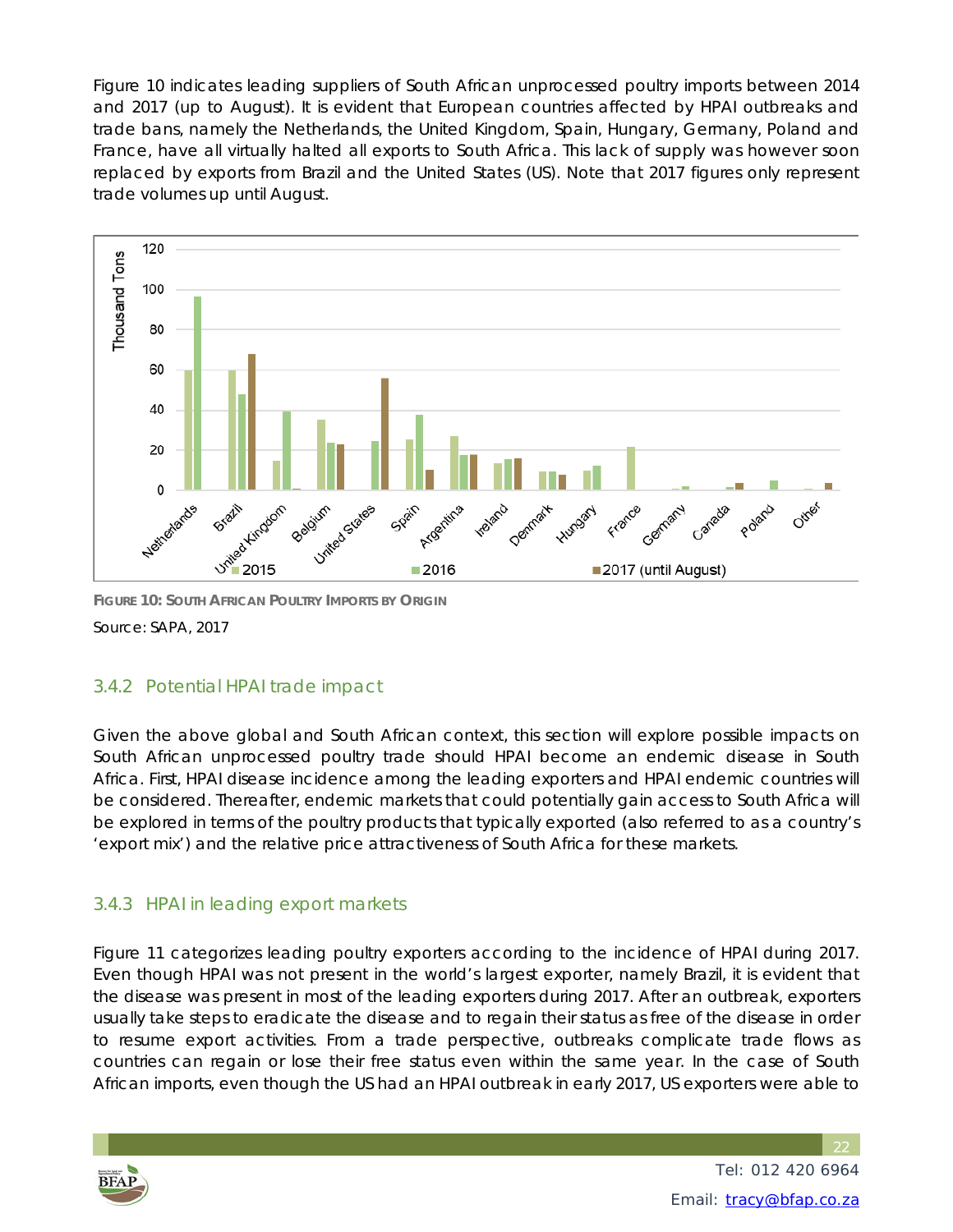replace some of the Netherland's exports when the country lost its free status and South Africa imposed a trade ban.



**FIGURE 11: LEADING UNPROCESSED POULTRY EXPORTERS PER DISEASE STATUS IN 2017** 

Source: Trade Map,2017; SAPA, 2017; OIE, 2017a; and OIE, 2017b

In the event that HPAI is classified as being endemic in South Africa, based on current diseaseand trade patterns illustrated in Figure 11, China would likely be the only HPAI-endemic<sup>6</sup> country that can realistically export significant volumes of unprocessed poultry meat to South Africa (Figure 12). When comparing the export mix of mainland China and the separate Chinese export region of Hong Kong with the import mix of South Africa, Figure 13 clearly illustrates that mainland China mostly exports products that are not the same as those that South Africa typically imports. However, South Africa does import the products that Hong Kong typically exports, namely frozen poultry feet (indicated in orange) and frozen poultry wings (indicated in green).



 $\overline{a}$ 

<sup>&</sup>lt;sup>6</sup> As of 2011, the United Nations Food and Agriculture Organization considered six countries to be endemic for HPAI H5N1 virus in poultry: Bangladesh, China, Egypt, India, Indonesia, and Vietnam. Note that outbreaks of HPAI H5N1 virus and other, more recent strains also occur among poultry in non-endemic countries (CDC, 2017).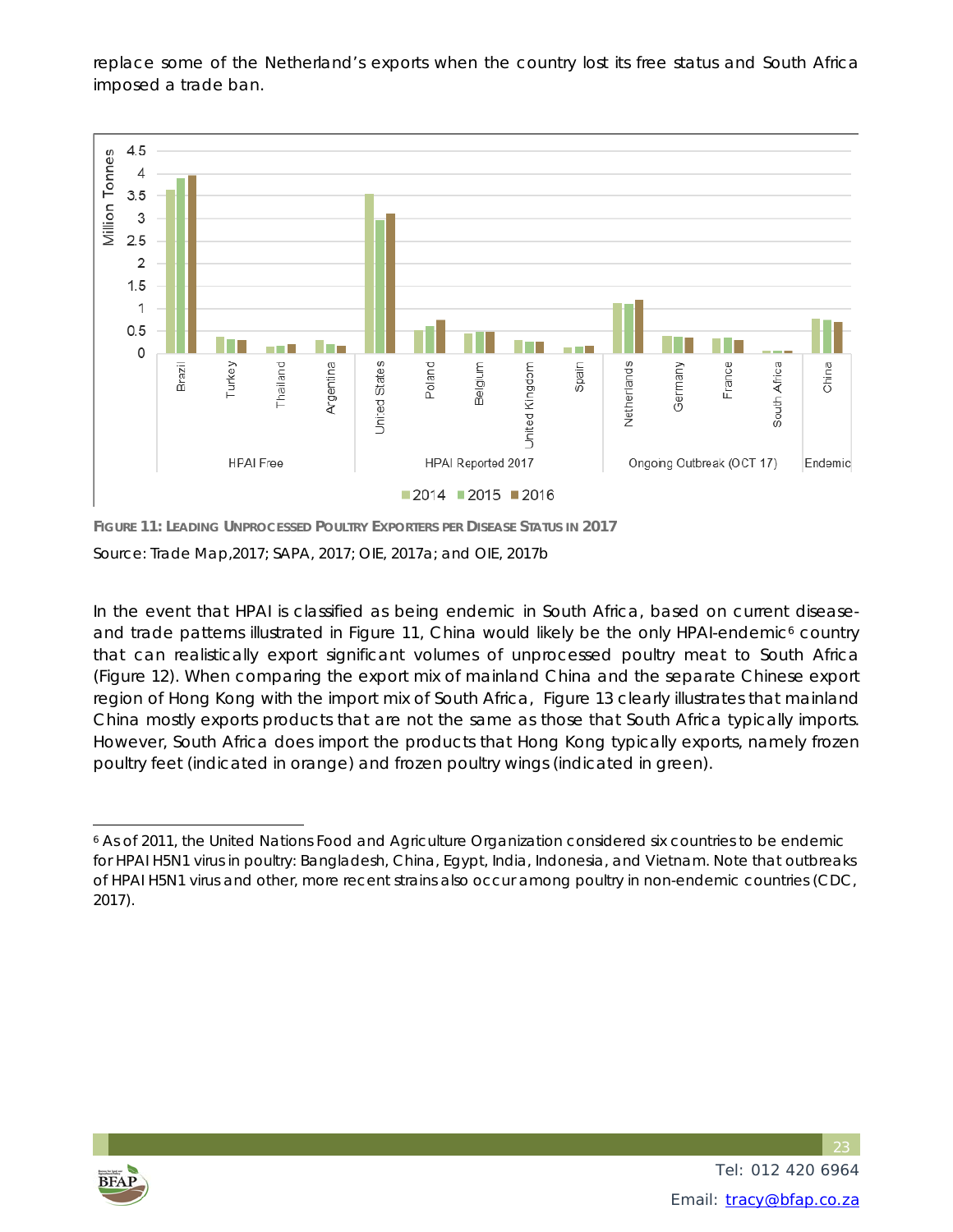

**FIGURE 12: UNPROCESSED POULTRY EXPORTS AMONG HPAI H5N1 ENDEMIC COUNTRIES**

Source: Trade Map, 2017; CDC, 2017



**FIGURE 13: 2016 SA, CHINA AND HONG KONG TRADE MIX COMPARISON**

Source: Trade Map, 2017

Figures 14 to 16 consider average export prices among leading exporters, including the traditional suppliers of South African poultry (Brazil, US and the Netherlands), and average export prices for mainland China and Hong Kong and how these export prices compare to South African import prices. Firstly, Figure 14 indicates that South African import prices are on average below the average export prices of its main suppliers and well below those of China. However, these

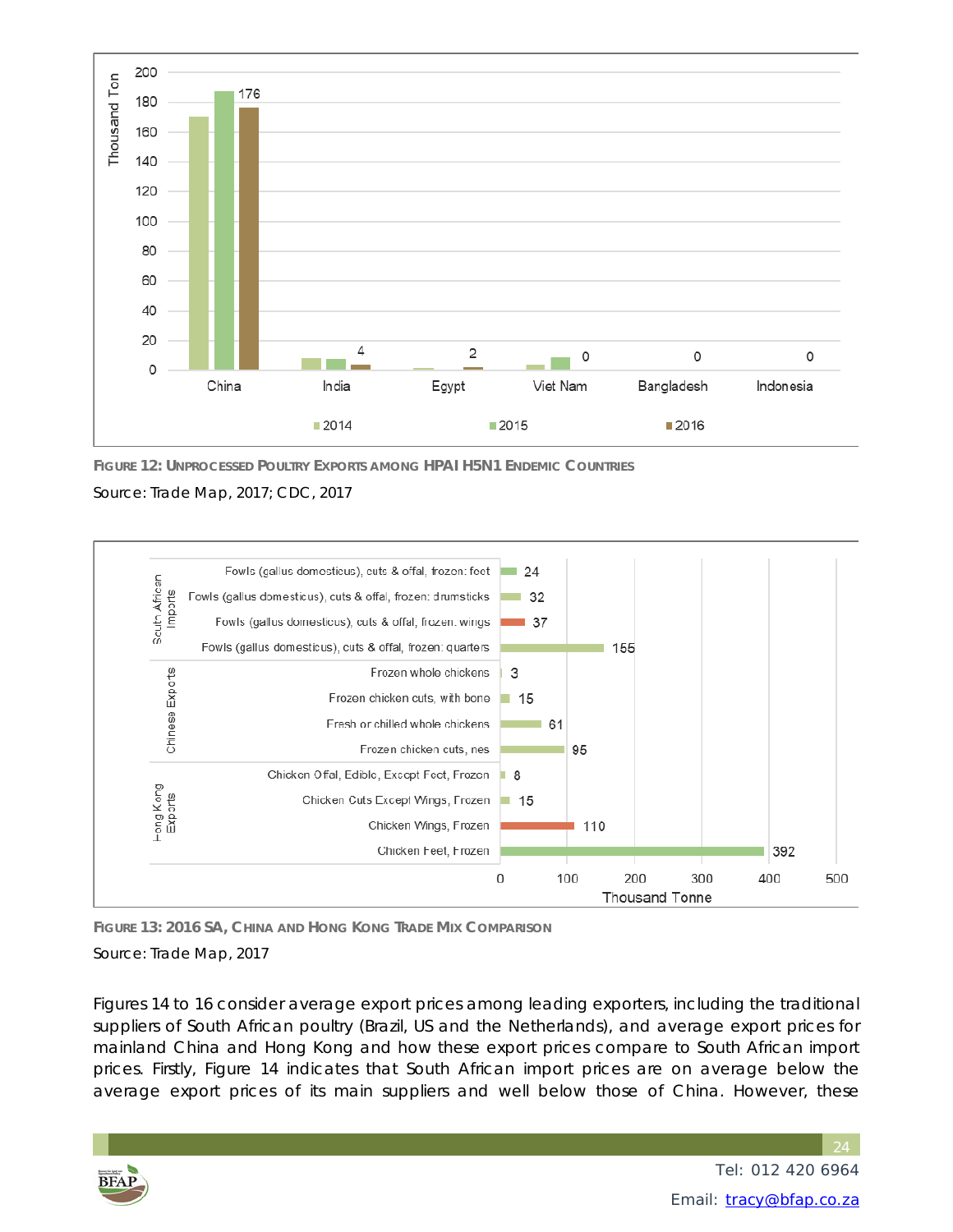average prices only represent aggregate exports and can easily hide exports at prices well below the national average.



**FIGURE 14: EXPORT PRICES AMONG LEADING EXPORTERS AND SOUTH AFRICAN IMPORT PRICES** Source: Trade Map, 2017; SAPA, 2017; OIE, 2017a; and OIE, 2017b

From Figure 15, it is clear that although mainland China exports unprocessed poultry products at an average price of R29,83/kg, the country exports these products to other markets at prices well below this average. However, the average price at which South Africa imports these products was R6/kg lower than that of China's lowest priced export markets, indicating that South Africa would be a relatively unattractive export destination for Chinese exporters. Figure 16, which compares the average export prices of Hong Kong to South African import prices, paints a similar picture in that South Africa would also be a relatively unattractive market for exporters given their current export markets.



 Tel: 012 420 6964 Email: tracy@bfap.co.za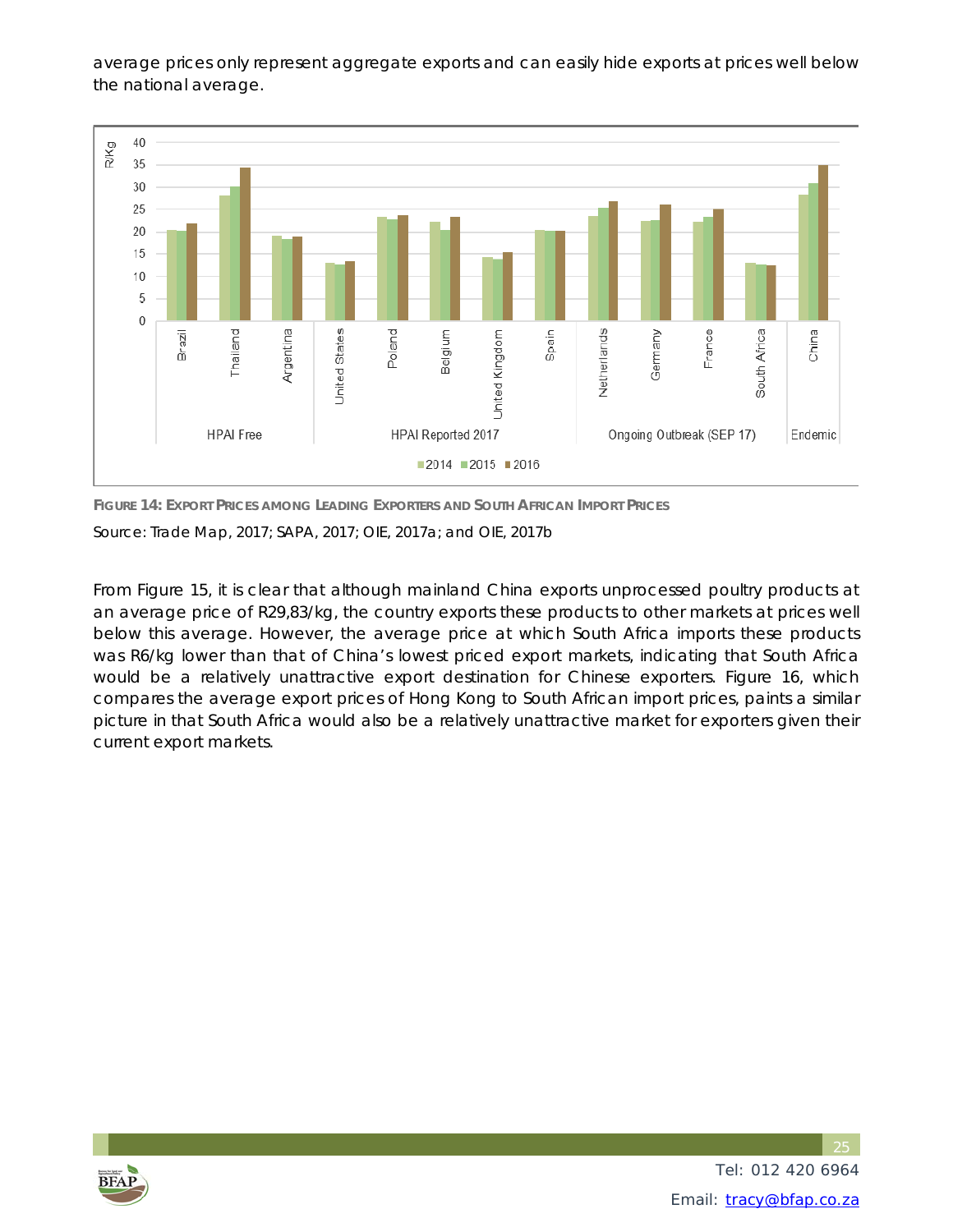

**FIGURE 15: CHINA H1 2017 AVERAGE EXPORT PRICES COMPARED TO SA IMPORT PRICES** Source: Trade Map, 2017

Lastly, Table 5 indicates the *ad valorem* tariff rates that South Africa applies to unprocessed poultry imports from China and its traditional suppliers. Clearly, the Netherlands receives a significant benefit under the Economic Partnership Agreement<sup>7</sup>. Should South Africa be classified as an HPAI endemic country and HPAI related import restrictions on Chinese imports be relaxed, Chinese exporters will have no excise benefit against South Africa's traditional suppliers. This information, coupled with the average export prices illustrated in Figure 14, supports the notion that Chinese exporters will find it difficult to compete against South Africa's traditional exporters on a price basis.

Despite the likelihood of limited imports from China due to the high costs and export mix illustrated in this section, A situation where HPAI becomes endemic to South Africa should be avoided to allow for the development of an export strategy and the continuation of live bird markets, where Louw, Davids & Scheltema (2017) note that many smaller producers earn a living. The danger of HPAI becoming endemic to South Africa that has been raised in relation to a possible vaccination strategy, but it should also be noted that a vaccination strategy need not result in endemic status. A compartmentalised strategy can also be followed, which will protect parts of the flock, whilst still guarding against the disease becoming endemic to South Africa.



 $\overline{a}$ 7 SA has a free trade agreement with the EU through the Economic Partnership Agreement (EPA). The EPA replaced the trade chapter in the Trade, Development and Cooperation Agreement (TDCA) on 10 October 2016.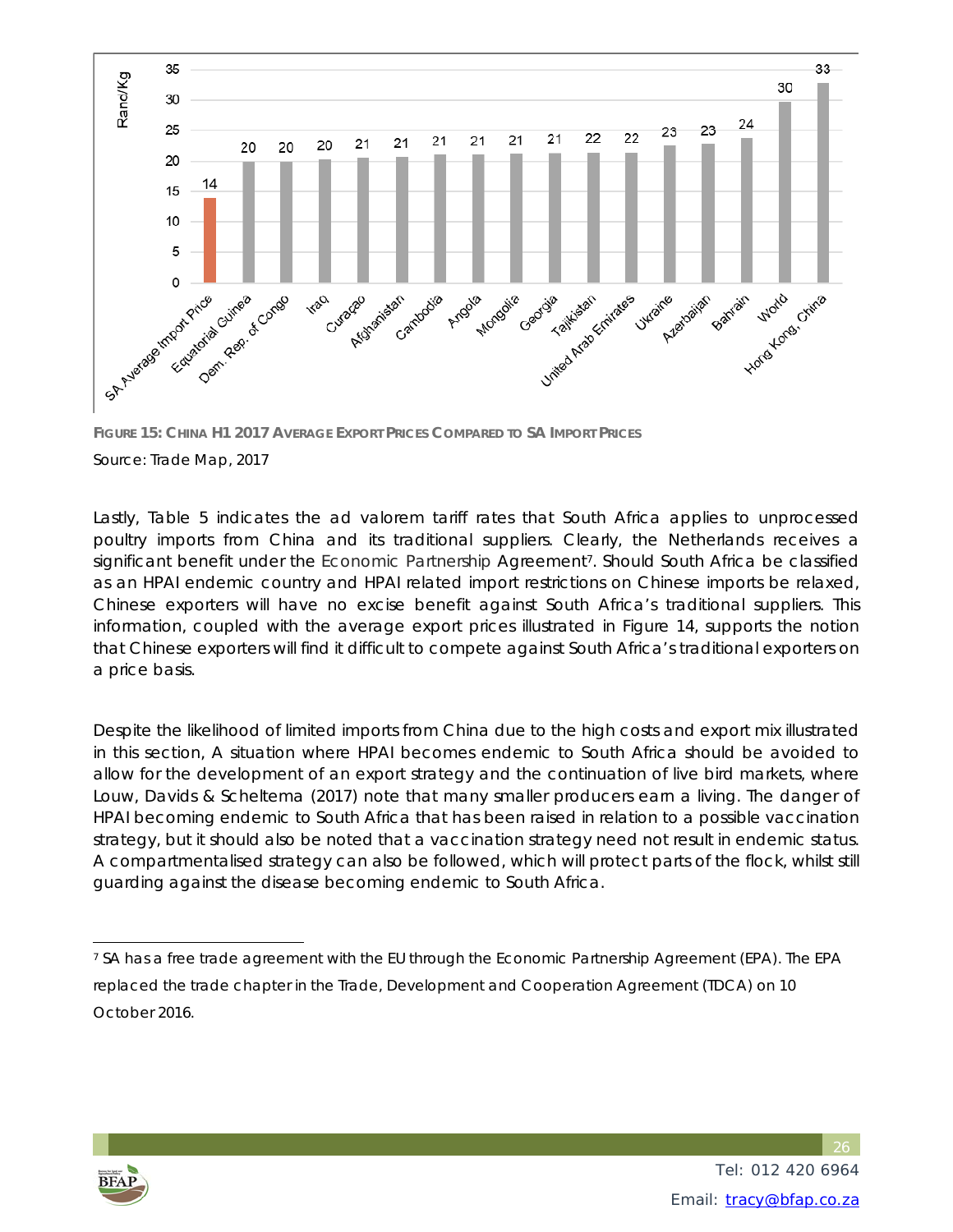

**FIGURE 16: HONG KONG 2016 AVERAGE EXPORT PRICES COMPARED TO SA IMPORT PRICES** Source: Trade Map, 2017

| TABLE 5: TARIFF RATES APPLIED BY SA TO PRODUCTS FROM DIFFERENT EXPORTERS |  |
|--------------------------------------------------------------------------|--|
|                                                                          |  |

| HS Code | Product                                                                                | China and<br>Hong Kong | <b>Brazil</b> | Netherlands | <b>United States</b> |
|---------|----------------------------------------------------------------------------------------|------------------------|---------------|-------------|----------------------|
| 020712  | Frozen fowls of the<br>species Gallus<br>Domesticus, not<br>cut in pieces              | 37.67%                 | 37.67%        | $0\%$       | 37.67%               |
| 020714  | Frozen cuts and<br>edible offal of fowls<br>of the species<br><b>Gallus Domesticus</b> | 29.64%                 | 29.64%        | $0\%$       | 29.64%               |

Source: Market Access Map, 2017

#### 3.5 Trade related considerations of the HPAI outbreak on ostrich meat

Figure 17 below illustrates South African ostrich meat exports since 2009. The drastic decline in exports during 2011 was due to an outbreak of AI in April of that year. The European Union, South Africa's leading export destination at that time, implemented a trade ban that would last more than four years, forcing South African exporters to focus on exporting processed or cooked meat products. Figure 18 shows how, once the ban was lifted in August of 2015, unprocessed export volumes soared, and export prices stabilised once access to European markets was regained. **Since South Africa experienced a new outbreak of HPAI during the third quarter of 2017**, the impact on unprocessed meat exports will only be evident once new trade data is released.

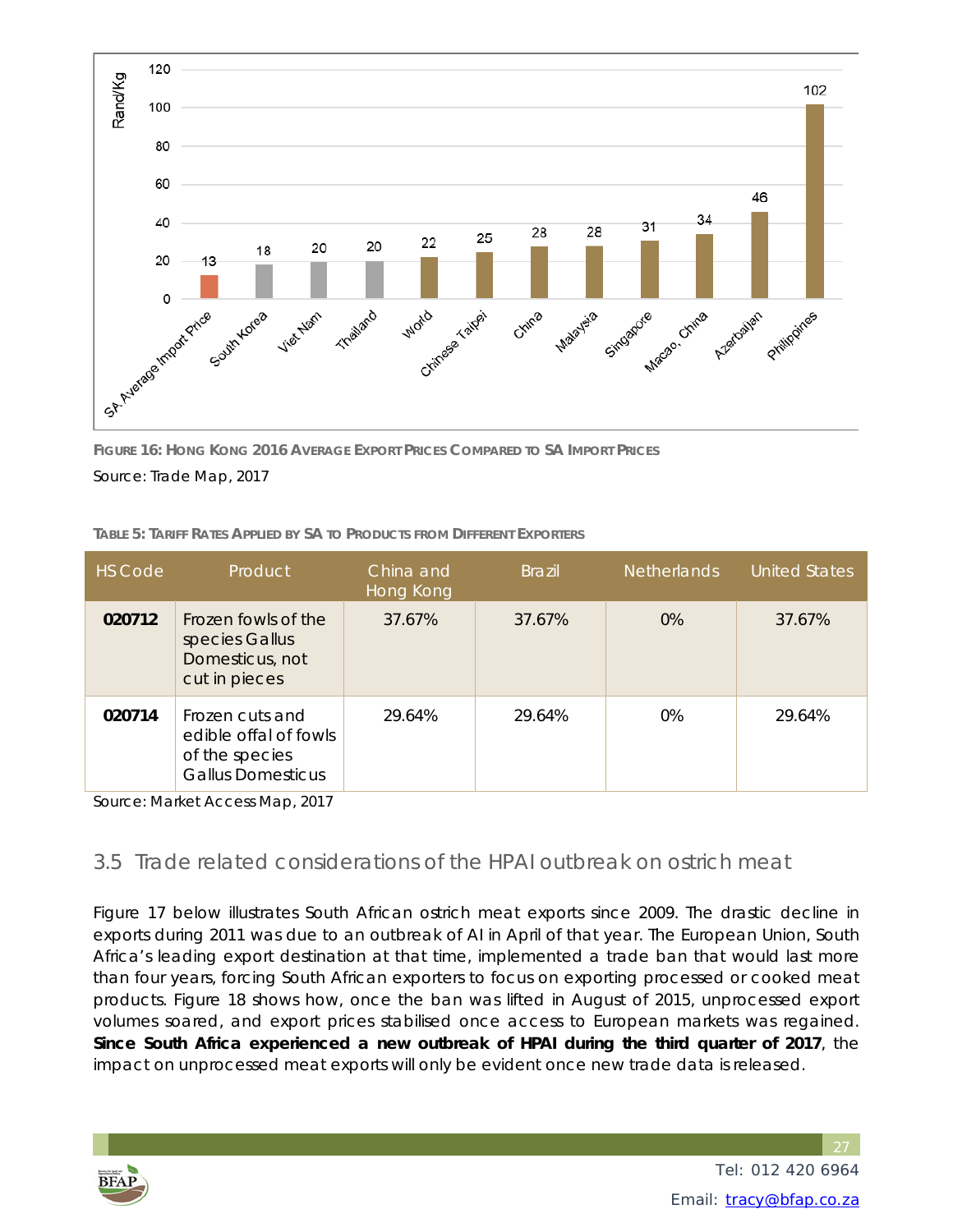

**FIGURE 17: YEARLY SA OSTRICH MEAT EXPORTS**

Source: Trade Map, 2017



**FIGURE 18: MONTHLY SA OSTRICH UNPROCESSED MEAT EXPORTS** Source: Trade Map, 2017

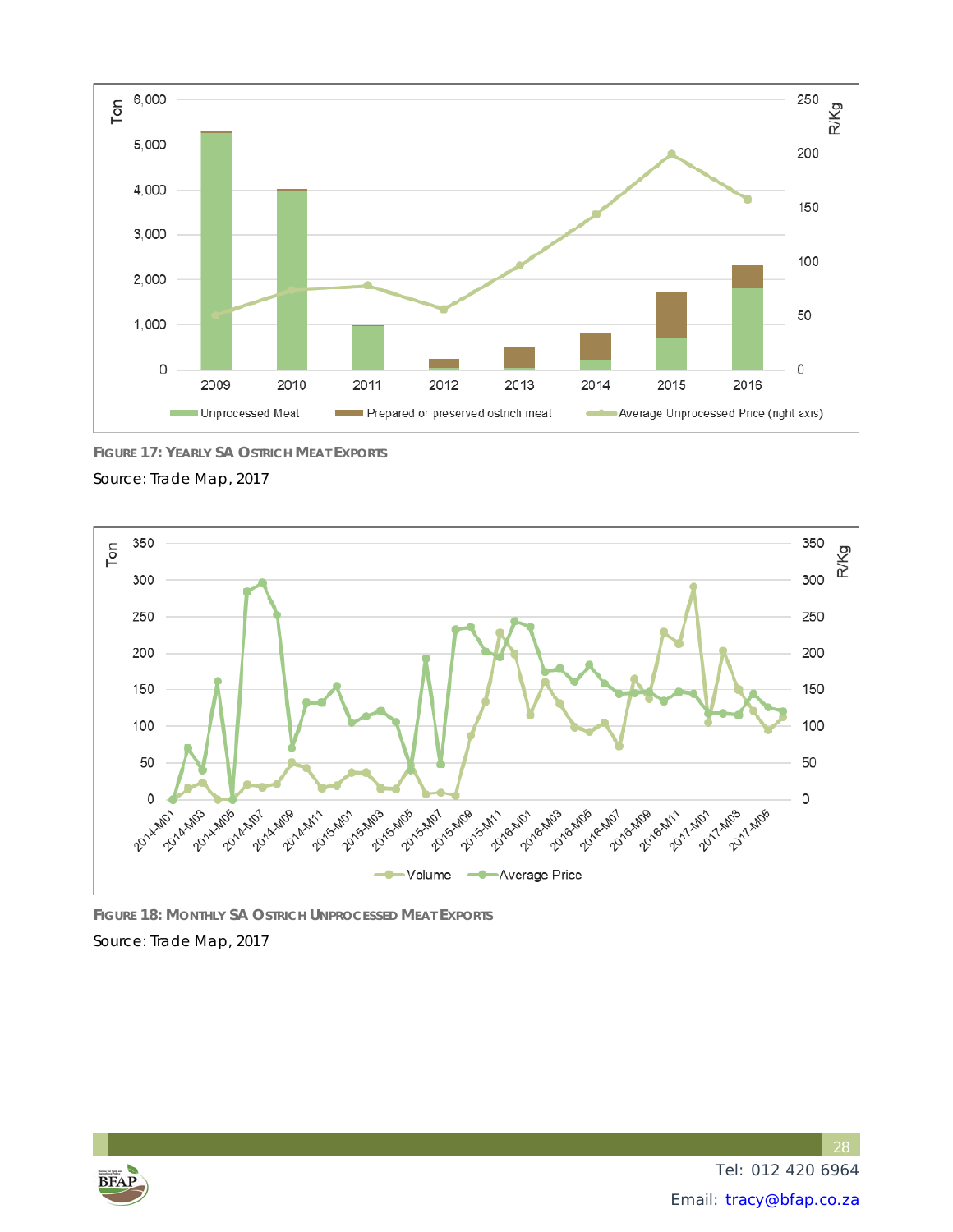# 4 Conclusions

In light of the importance of the South African poultry industry in the broader agricultural context, the purpose of this report was to evaluate the economic impact of the 2017 outbreak of HPAI on both the broiler and the layer industries in South Africa. The evaluation of this impact was approached through a retrospective as well as a forward-looking assessment.

The retrospective analysis aimed to determine a number of things:

- The impact of the disease to date in terms of the number of birds lost or culled
- The associated value of such birds lost or culled
- Quantification of the direct cost associated with the outbreak for affected producers
- Quantification of income foregone as a result of culls and quarantine related restrictions, which implies that affected producers are unable to generate an income for a significant period.

Significant findings from the retrospective analysis are as follows:

- Surveys indicated that as much as 5.4 million birds have been culled to date on commercial production units
- A biological loss of just over R317 million, split proportionally between the laying industry (76%) and the broiler industry (24%).
- Direct costs associated with an outbreak amounted to an estimated R40.5 million
- The estimated income foregone as a result of the outbreak required strong assumptions regarding the production process and length of the remaining cycle.
	- o The economic effect of this component is, by far, the largest with the aggregate income foregone estimated at just over R1.5 billion.
	- o It should however be noted that this is not an instantaneous effect and the aggregate effect will be spread out over a period of between 18 and 24 months.
	- o If all these factors are taken into consideration the total effect of the AI outbreaks in 2017 could be as large as R1.87 billion, spread over a period of 18 to 24 months. This amounts to 18.35% of the total gross value of egg production in 2016 and 1.6% of the total gross value of animal products in 2016.

The forward-looking analysis was aimed at quantifying the price impact associated with the loss of production, as well as differences in restocking strategies. Using a quarterly partial equilibrium model of the South African layer industry, it evaluated 2 different scenarios:

- The first introduces the initial shock in production based on the retrospective analysis and allows industry expansion and recovery to occur as a result of economic incentives, such as the higher price resulting from lower production volumes.
	- o The price increase resulting from the production shock peaked in the first quarter of

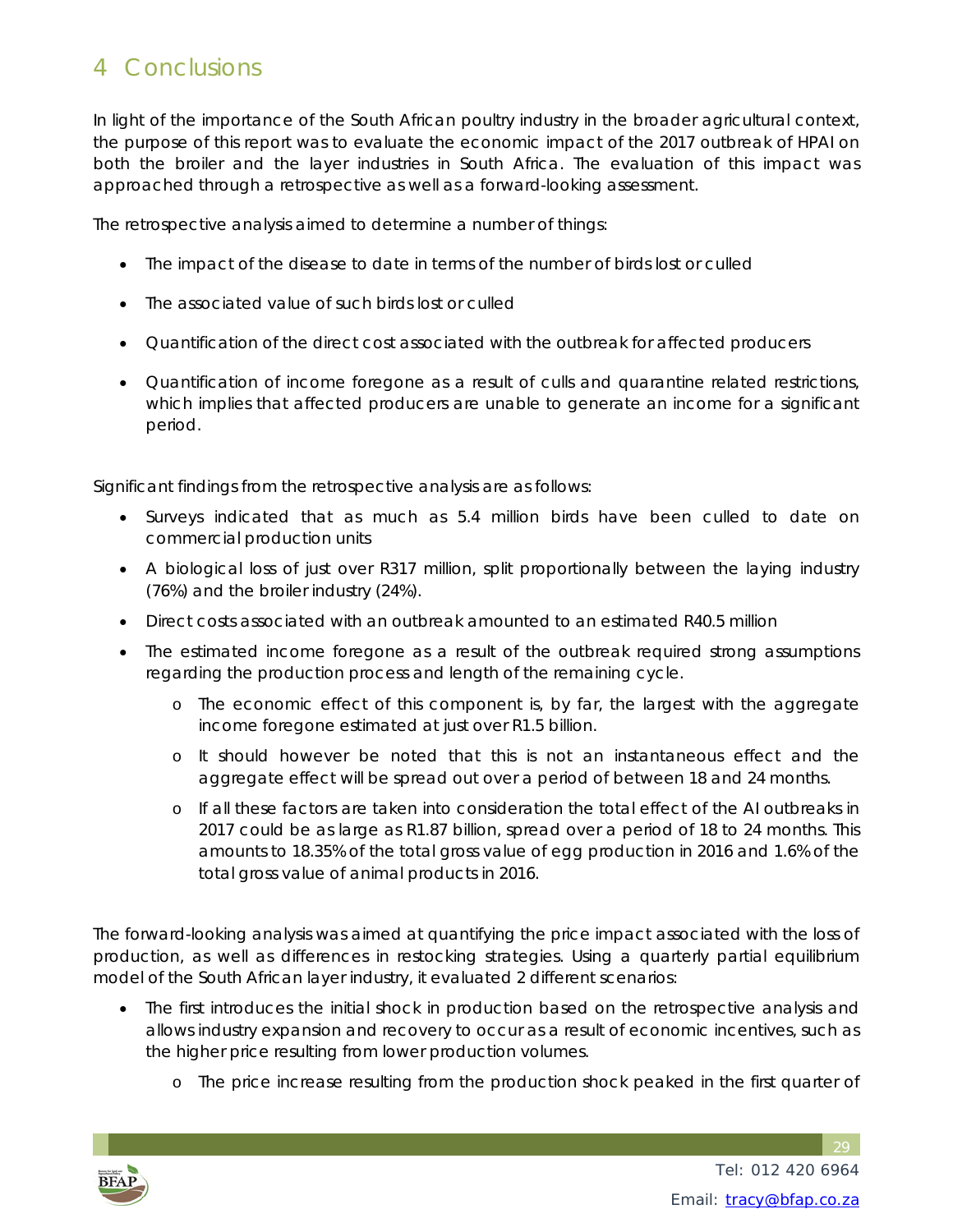2018, at 22% above baseline levels.

- In a second scenario, it was assumed that a vaccination strategy is approved, which allows affected producers to restock incrementally as the production system allows.
	- o Some expansion also occurs as a result of the economic incentives associated with higher price, hence production volumes ultimately exceed that of the baseline projection, before starting a declining trend in the third and fourth quarter of 2019 due to lower prices.
	- o The price shock peaks in the fourth quarter of 2017 at almost 22%, before reducing to levels 10% above the baseline by the second quarter of 2018.
	- o The price ultimately declines below baseline levels, owing to higher production volumes. This was also evident in the USA after recovery from the HPAI outbreak in the layer industry in 2014.

The year on year increase of approximately R4 per dozen by the fourth quarter of 2017 will impact negatively on egg consumer, many of which fall in lower income levels and rely on eggs for an affordable source of protein. Within the broiler industry however, the price impact is far less pronounced, due to trade playing a much larger role in the market under normal conditions. As such, the reduction in domestic production, which is much smaller than in the layer industry, can more easily be compensated for through higher import levels.

Combining the shocks in the broiler and layer industries into the annual BFAP sector model provided the impact of the disease on related industries, such as feed grains, while also providing an aggregated impact on agricultural GDP.

- The price increase resulting from reduced production volumes mitigated the bulk of the effect on national value added from layer production
- Hence, the effect on agricultural GDP and consequently the South African economy was small.
- Affected producers are unable to benefit from such price increases and therefore, losses on affected production sites remain substantial.
- Producers that did not have an outbreak will increase revenue significantly as a result of higher prices

Globally, two different strategies have been employed to curb HPAI. Some countries, such as the USA and Europe have followed a culling strategy, which is typically accompanied by compensation to producers that have to cull. Others employ a vaccination strategy. While this study did not attempt to quantify the success of possible vaccination strategies, it did illustrate that affected producers, particularly in the Western Cape, were loath to restock unless it is approved. Hence the scenario where production lost as a result of the HPAI outbreak is reintroduced into the market exogenously, in addition to expansion resulting from higher prices, can be considered to represent a successful vaccination strategy. Under this scenario, the impact on related industries, as well as egg consumers, is significantly reduced and towards the end of the projection period, even becomes positive. It should however be noted that the effect of

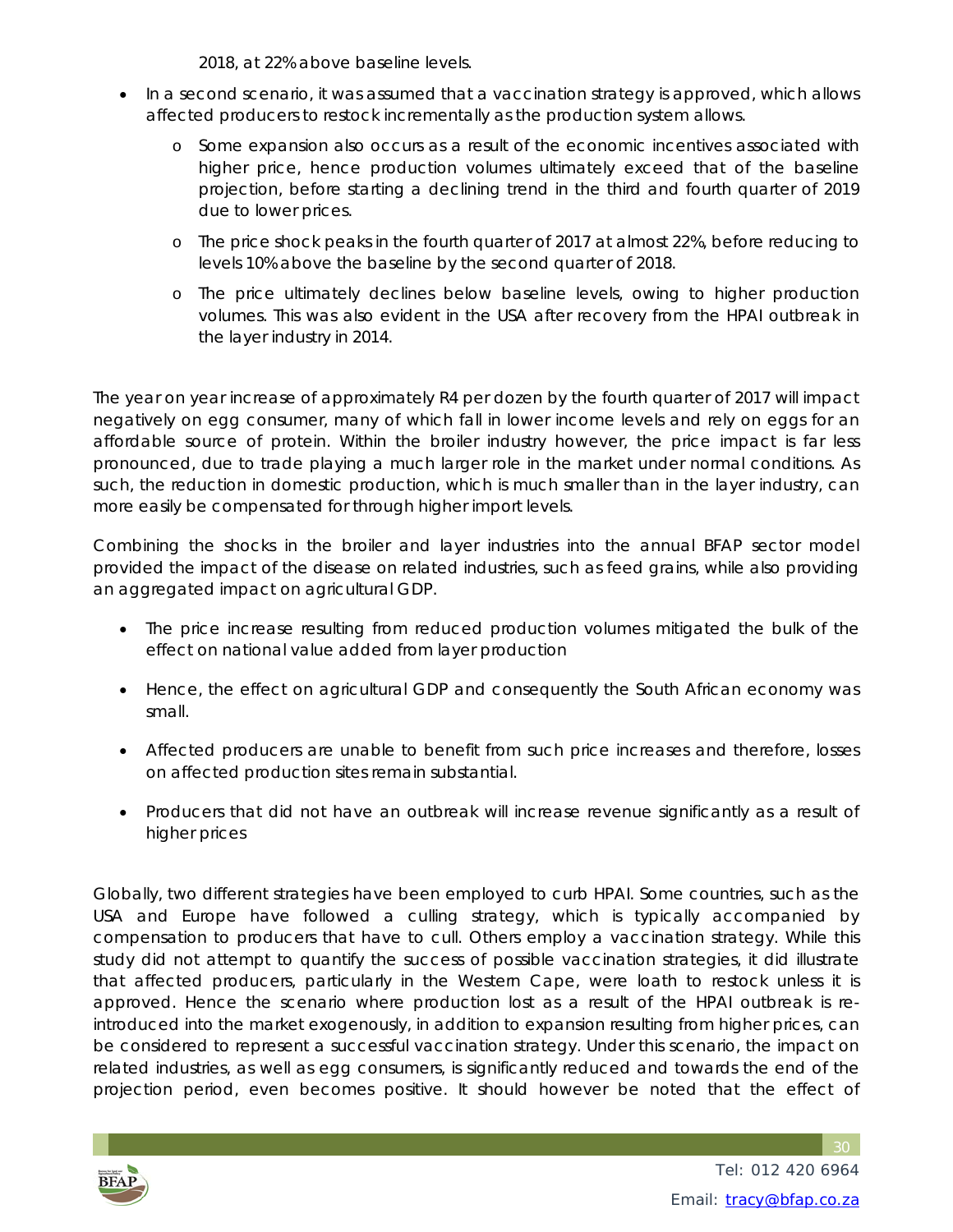vaccinations on the live bird market for spent hens was not factored in. This is a significant consideration, as such birds will need to be slaughtered as opposed to sold live, resulting in hawkers and informal agents acting as middle men in live transactions unable to continue in their current business model.

The last factor that would be influenced as a result of a vaccination strategy is possible changes in trade patterns should HPAI become endemic to South Africa. This will affect possible broiler export strategies which are currently being considered, whilst also allowing countries where HPAI is currently endemic to export to South Africa, which is not currently possible. The only large exporting country in the global market where HPAI is endemic was China. It was shown however that the export mix originating from China does not match the South African import mix very well. Furthermore, China receives higher prices than South Africa's historic import price in a number of its current markets. Factoring in the general duty on bon-in imports into South Africa, it was shown that Chinese producers would find it hard to compete with traditional export markets into South Africa. The concern of additional imports should therefore not be overstated, but it should also be noted that a compartmentalised vaccination strategy need not result in endemic status.

As with most agricultural sectors, it should be noted that the effect of a disease such as HPAI entailed severe losses in certain areas, while producers that were not affected in fact benefitted from higher prices. Therefore, one should not consider the aggregated national impact, without noting that affected areas suffered severe losses. Compensation of such losses is critical when a culling strategy is followed to contain the disease. Despite the decline in production volumes, the nature of the product implies that trade has a very limited role in the domestic market and therefore, the disease also resulted in substantial price increases, which does entice some producers to take the risk of expanding production, but also results in a much higher cost and reduced consumption levels.

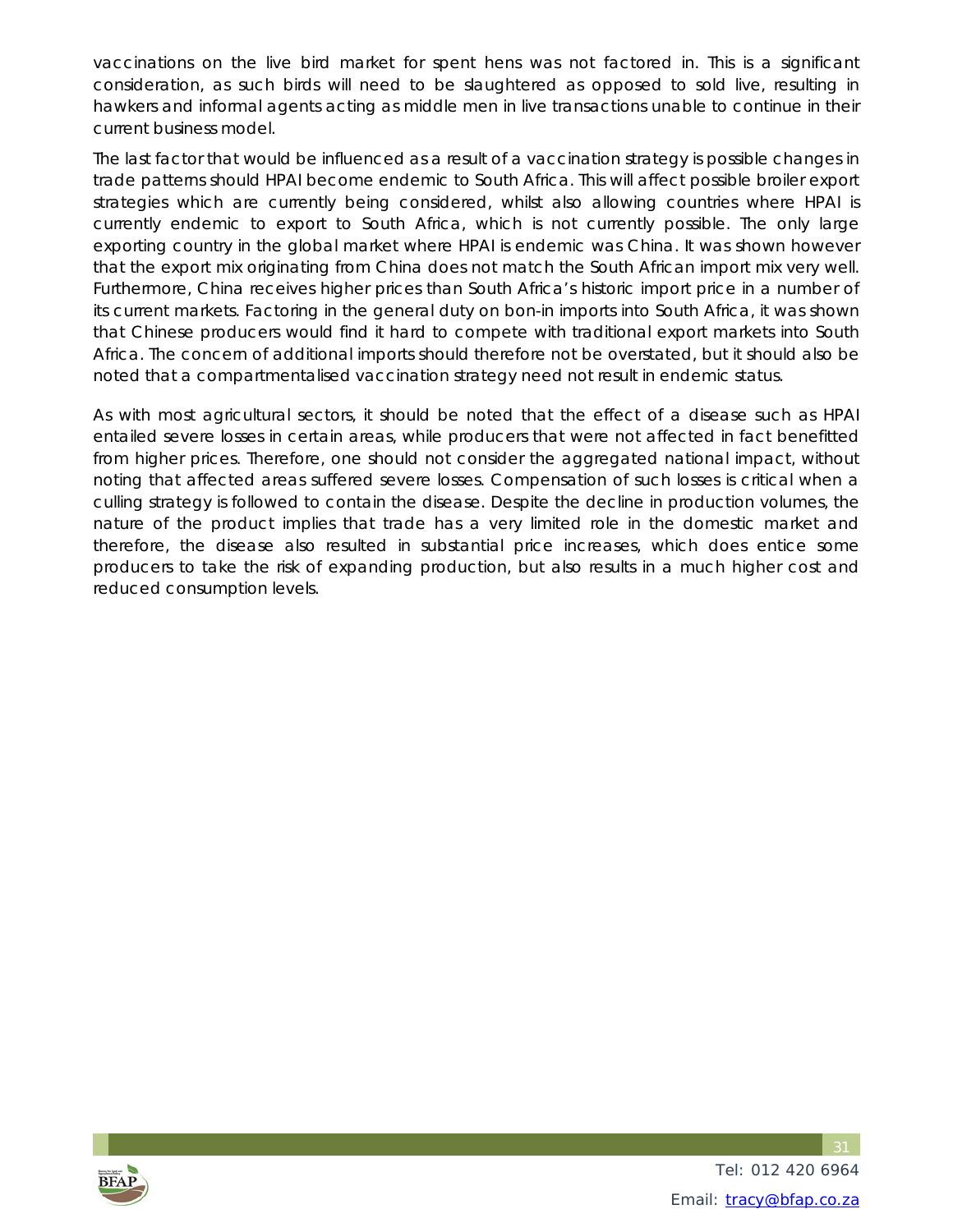### References:

- BFAP, 2015. 'Adding value in the South African maize value chain.' Available online at: http://www.bfap.co.za/documents/research%20reports/ADDING%20VALUE%20IN%20THE%20SO UTH%20AFRICAN\_%20MAIZE%20VALUE%20CHAIN%2013%20April%202017.pdf
- CDC, 2017. 'Highly Pathogenic Asian Avian Influenza A (H5N1) in People'. Centers for Disease Control and Prevention. Available Online at: https://www.cdc.gov/flu/avianflu/h5n1 people.htm
- Louw, M., Davids, T. and Scheltema, N. 2017. Broiler production in South Africa: Is there space for smallholders in the commercial chicken coup? Development Southern Africa, 34(5). DOI: 10.1080/0376835X.2017.1335593
- Market Access Map, 2017. International Trade Centre. Available Online at: http://www.macmap.org
- OIE, 2017a. 'Country Disease Status List Highly Pathogenic Avian Influenza'. World Organisation for Animal Health (OIE). Available online at: http://www.oie.int/wahis\_2/public/wahid.php/Diseaseinformation/statuslist
- OIE, 2017b. 'OIE Situation Report for Avian Influenza 18 September 2017'. World Organisation for Animal Health (OIE). Available online at: http://www.oie.int/fileadmin/Home/eng/Animal\_Health\_in\_the\_World/docs/pdf/OIE\_AI\_situatio n\_report/OIE\_SituationReport\_AI\_18September2017.pdf
- Rabobank, 2017. 'Poultry Quarterly Q3 2017'. *RaboResearch*, Rabobank.
- SAPA, 2017. 'Summary Report of Poultry Imports August 2017', South African Poultry Association. Available Online at: http://www.sapoultry.co.za/home/monthly-imports.php
- Trade Map, 2017. International Trade Centre. Available Online at: http://www.trademap.org